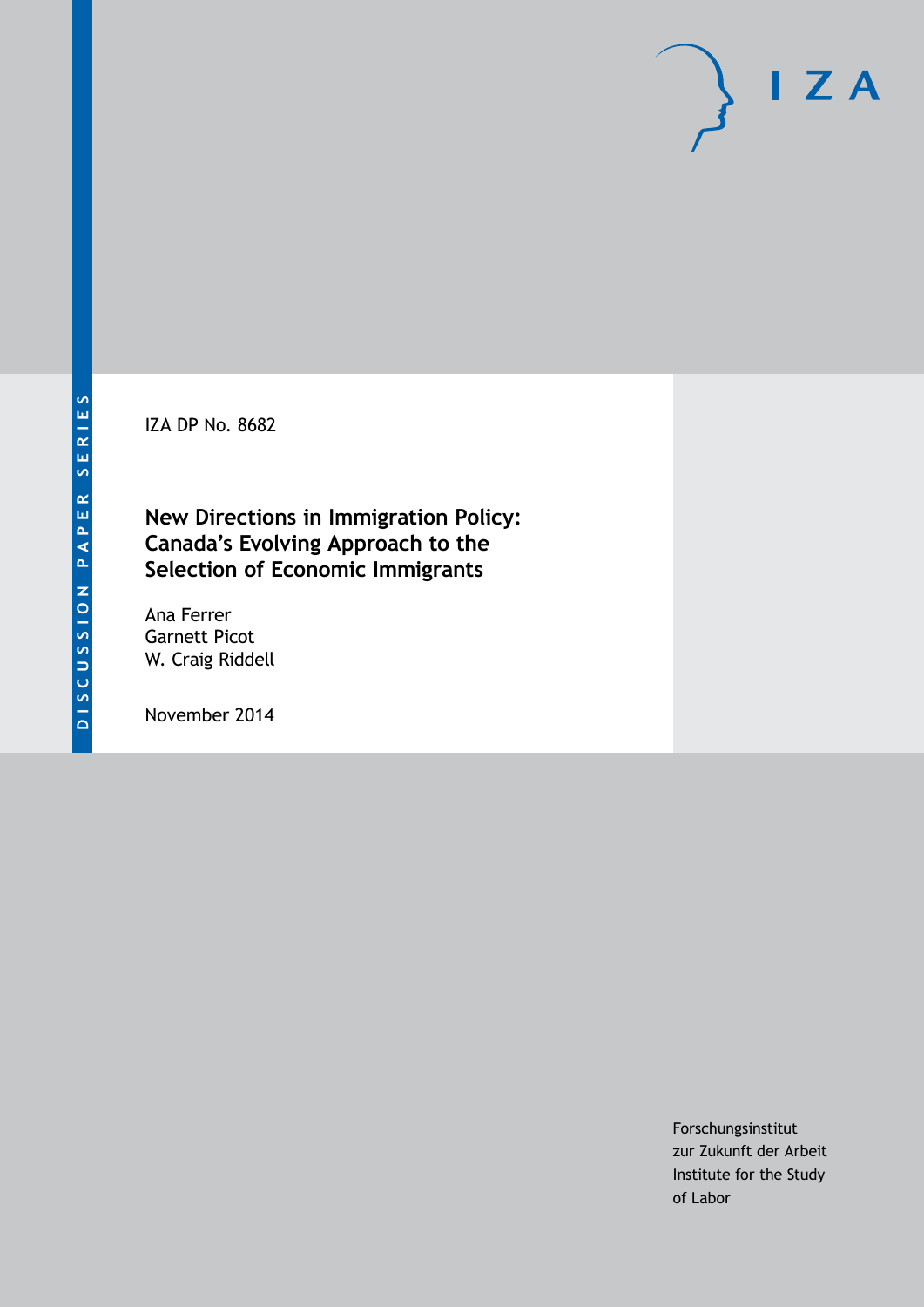# **New Directions in Immigration Policy: Canada's Evolving Approach to the Selection of Economic Immigrants**

## **Ana Ferrer**

*University of Waterloo*

### **Garnett Picot**

*Queen's University*

## **W. Craig Riddell**

*University of British Columbia and IZA*

Discussion Paper No. 8682 November 2014

IZA

P.O. Box 7240 53072 Bonn Germany

Phone: +49-228-3894-0 Fax: +49-228-3894-180 E-mail: [iza@iza.org](mailto:iza@iza.org)

Any opinions expressed here are those of the author(s) and not those of IZA. Research published in this series may include views on policy, but the institute itself takes no institutional policy positions. The IZA research network is committed to the IZA Guiding Principles of Research Integrity.

The Institute for the Study of Labor (IZA) in Bonn is a local and virtual international research center and a place of communication between science, politics and business. IZA is an independent nonprofit organization supported by Deutsche Post Foundation. The center is associated with the University of Bonn and offers a stimulating research environment through its international network, workshops and conferences, data service, project support, research visits and doctoral program. IZA engages in (i) original and internationally competitive research in all fields of labor economics, (ii) development of policy concepts, and (iii) dissemination of research results and concepts to the interested public.

<span id="page-1-0"></span>IZA Discussion Papers often represent preliminary work and are circulated to encourage discussion. Citation of such a paper should account for its provisional character. A revised version may be available directly from the author.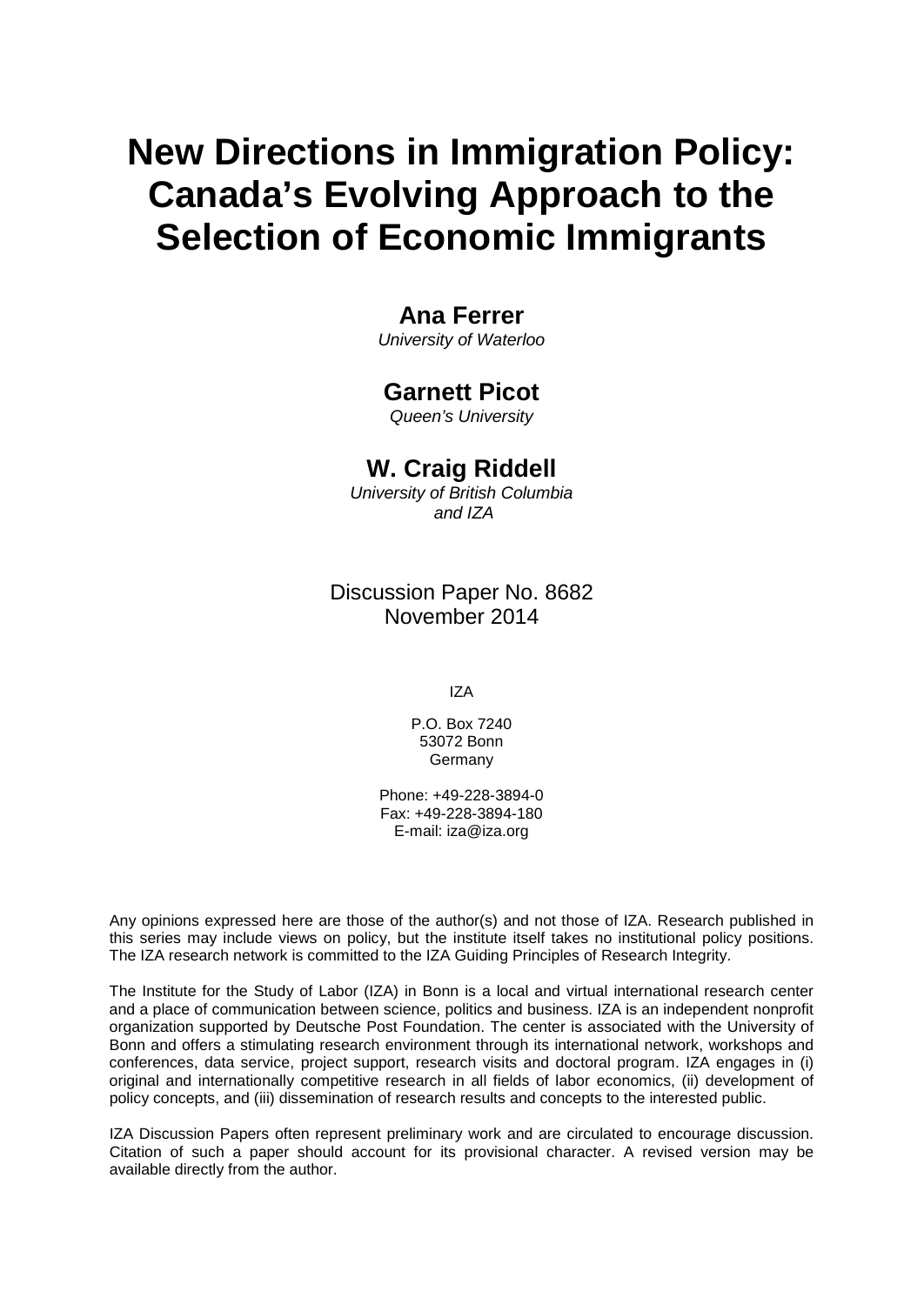IZA Discussion Paper No. 8682 November 2014

# **ABSTRACT**

# **New Directions in Immigration Policy: Canada's Evolving Approach to the Selection of Economic Immigrants[\\*](#page-1-0)**

Canada's immigration system is currently undergoing significant change driven by several goals that include (1) a desire to improve the economic outcomes of entering immigrants; (2) an attempt to better respond to short-term regional labor market shortages often associated with commodity booms, and (3) a desire to shift immigration away from the three largest cities to other regions of the country. These goals reflect the implementation of new immigration programs in the 2000s. The paper discusses the recent changes to Canadian immigration policy, examines preliminary evaluations of the new programs and discusses potential future issues emanating from the changes.

JEL Classification: J11, J24, J61, J68

Keywords: migration, immigration policy, immigrant selection, points system, human capital, temporary foreign workers

Corresponding author:

W. Craig Riddell Department of Economics University of British Columbia #997 - 1873 East Mall Vancouver, B.C. Canada V6T 1Z1 E-mail: [craig.riddell@ubc.ca](mailto:craig.riddell@ubc.ca)

Pre-publication version of an article published in the [International Migration Review.](http://onlinelibrary.wiley.com/doi/10.1111/imre.12121/abstract) We thank the editor and referees for comments that improved the paper. We have also benefited from comments of Charles Beach, Mikal Skuterud, Casey Warman and Chris Worswick and financial support from the SSHRC.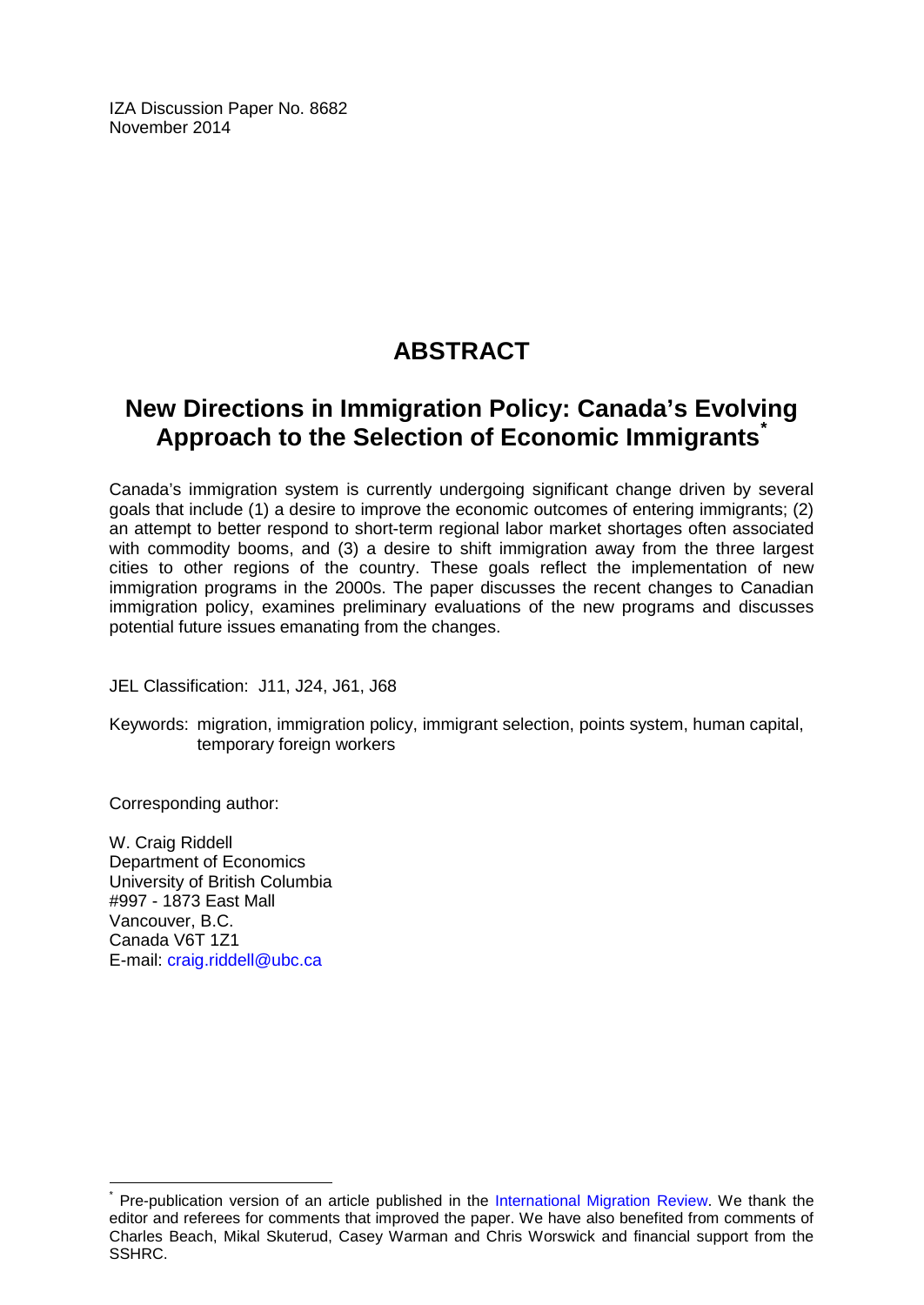#### **Introduction**

!!!!!!!!!!!!!!!!!!!!!!!!!!!!!!!!!!!!!!!!!!!!!!!!!!!!!!!!!!!!

Support for immigration remains strong in Canada, in spite of the recent economic slowdown. This feature differentiates Canada from many developed western nations. The positive support for continued high immigration levels by governments, the business community and the public in Canada is driven in part by the belief that economic challenges associated with the retirement of the 'baby boom' generation will be lessened by maintaining immigrant inflows at high levels.<sup>1</sup> Related concerns regarding selective skill shortages motivated by commodity booms, and longer- term aggregate labour shortages also play an important role in generating public support. While opinions are divided among analysts as to whether immigration can or should be used to address such shortages, if in fact they materialize, public and governmental support remains strong. Within this context, the immigration system has undergone dramatic change in the 2000s, becoming much more complex and involving many more programs and players in an attempt to better meet stated goals. This change has focused almost exclusively on the Economic Immigrant Class, with much less policy development involving the family and refugee classes. Hence, this paper concentrates on the selection of economic immigrants.

Canada is one of the world's main immigrant destinations, with approximately 200,000 to 250,000 immigrants arriving annually in recent years. Canada and Australia have the highest immigration rates in the western world, admitting approximately 0.8 percent of their populations annually. In 1962 Canada abandoned the long-standing policy of "preferred" and "non-preferred" source countries in favour of basing admission on individual applicants' personal characteristics, especially education and skill qualifications. Beginning in the late 1960s, Canada pioneered the use of a "points system" for selecting economic migrants, an approach subsequently adopted by Australia in the 1980s and the UK in 2002. The points system applied only to « principal applicants » seeking admission as part of the "economic" class.

From the outset – and especially in recent decades – the points system has focused on selecting highly skilled immigrants. Recent immigration policy has shifted toward admitting increasing numbers in the economic class and fewer in the family reunification and refugee classes.

<sup>&</sup>lt;sup>1</sup> Despite this belief, which appears to be widespread, most careful analyses conclude that immigration can make only modest impacts on the rate of population ageing (e.g. Beaujot, 2003).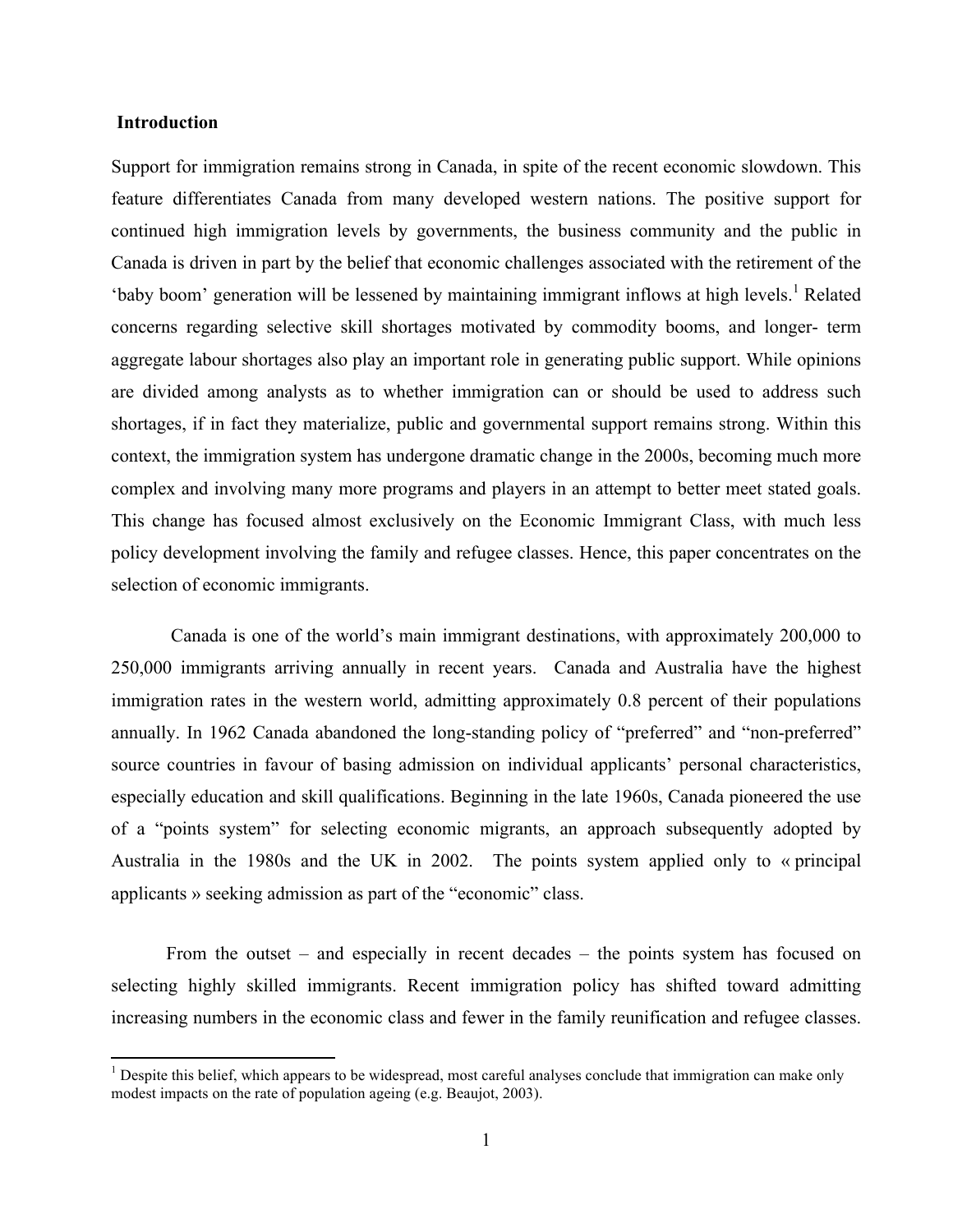Approximately 60 percent of all immigrants to Canada are now in the "economic" class, including the principal applicants and their spouses and dependents.

The Canadian immigration system is undergoing significant change driven by a number of goals that include: (1) a desire to improve the economic outcomes of entering immigrants, given the deterioration in labour market outcomes over the past several decades; (2) an attempt to better respond to short-term regional labour market shortages often associated with commodity booms, and (3) a desire to shift immigration away from the three largest cities to other regions of the country that are seeking more economic immigrants. These goals are reflected in the modification of the point system imbedded in the *Immigration and Refugee Protection Act* of 2002 and the implementation of a series of new immigrant programs, including the Canadian Experience Class, the Provincial Nominee program, Ministerial Instructions, the Federal Skilled Trades program and the possibility to apply for permanent residency as temporary immigrants from the Live-in-Caregiver program. Almost all of these changes relate to the selection and economic integration of "economic" immigrants. There have also been substantial changes to and increased use of the Temporary Foreign Worker program.

This paper makes three contributions. First, we describe and discuss recent changes to Canadian immigration policy regarding the selection of economic immigrants and provide the context for these changes. Our goal is to give readers an up-to-date overview of the extensive changes made to Canada's immigration policy in the past decade and an understanding of the forces underlying these developments. Second, we analyze early evaluations of the effectiveness of recent policy initiatives in achieving stated goals. The third contribution is to discuss potential future issues related to the recent changes.

#### **1. The Evolution of Canada's Immigration Policy**

A key theme in the evolution of immigration policy is the trade-off between short-term and longterm objectives. The introduction of the points system in the mid 1960s was seen as a means of responding to short-term labour market needs. Points were assigned to specific occupations and were reviewed on a quarterly basis as new information on perceived vacancies became available (Green and Green, 1999). There was a belief that immigration policy could be managed at detailed occupation levels. In the 1980s information from the federal government's Canadian Occupational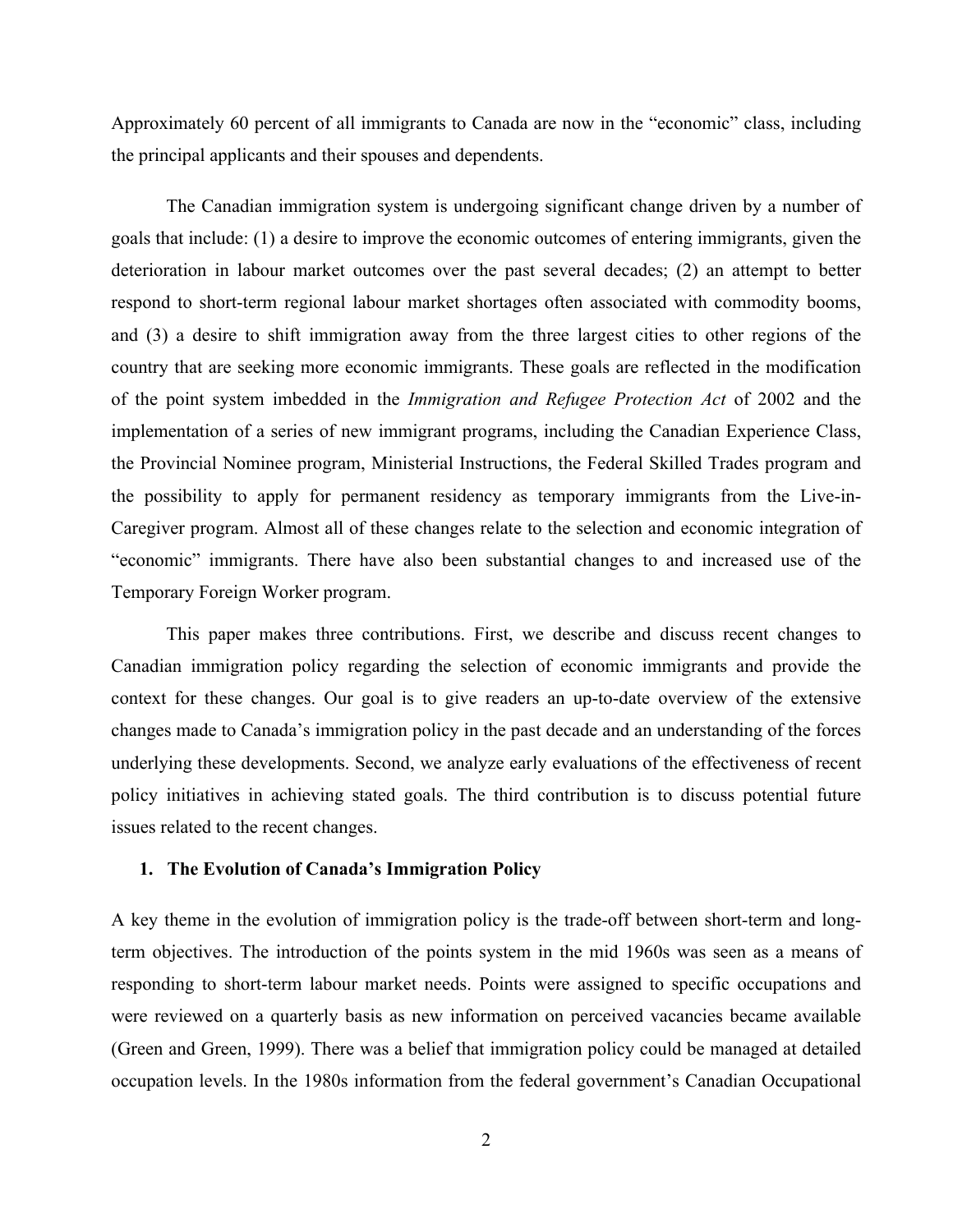Projection System, combined with that from "key informants," was used to alter the points assigned to specific occupations.

#### *1.1 From Selection Based on Occupational Imbalances to the Human Capital Model*

In the 1990s there was a shift away from a focus on occupational shortages and a move to provide generally higher levels of human capital to meet labour market needs. The main reason behind this shift was the considerable difficulty in managing occupation-based selection. It was difficult to obtain reliable information on occupational imbalances, or to select immigrants in each desired occupation. Note that points assigned to occupations were based on the immigrant's "intended occupation," but there is no requirement that new arrivals work in their intended occupation. It was also problematic to respond quickly to short-term or localized shocks as immigrants are free to settle wherever they wish, and most settled in one of the three largest cities. In addition, because of the long application backlog, short-term shortages may have been resolved by the time immigration applications have been processed.

In the early 1990s the points system was adjusted to increase the importance of general human capital characteristics, notably education, in the selection process. The "human capital" model of selection took a longer run perspective, focusing on characteristics believed to be important determinants of longer-term economic outcomes. The result was a rapid rise in the educational attainment of immigrants through the 1990s.<sup>2</sup> There was also an increase in the share of immigrants in the economic class, in part in response to the high tech boom of the late 1990s. With the new *Immigration and Refugee Protection Act* (IRPA) legislation introduced in 2002, Citizenship and Immigration Canada (CIC) moved completely away from the attempt to meet short-term labour market objectives through the Federal Skilled Worker (FSW) program (selection based on points). Instead, they strengthened the "human capital" model of immigration that rewarded skills such as education, experience and language ability, rather than specific occupations. The idea was that these

!!!!!!!!!!!!!!!!!!!!!!!!!!!!!!!!!!!!!!!!!!!!!!!!!!!!!!!!!!!!

 $^{2}$  In the 1980s, approximately 10 percent of all entering immigrants aged 15 and over had a university degree; by 2005 it was 45 percent. Fully 78 percent of principal applicants to the Federal Skilled Worker program (the main program for economic immigrants at that time) admitted over the 2000 to 2007 period had a university degree, as did about one half of their spouses. But even in other immigrant classes educational attainment was moderately high: 27 percent in the family class had degrees, as did 13 percent among refugees. If one focuses on the population aged 25 to 54, in 2006 around 60 percent of all male and 50 percent of female entering immigrants had university degrees.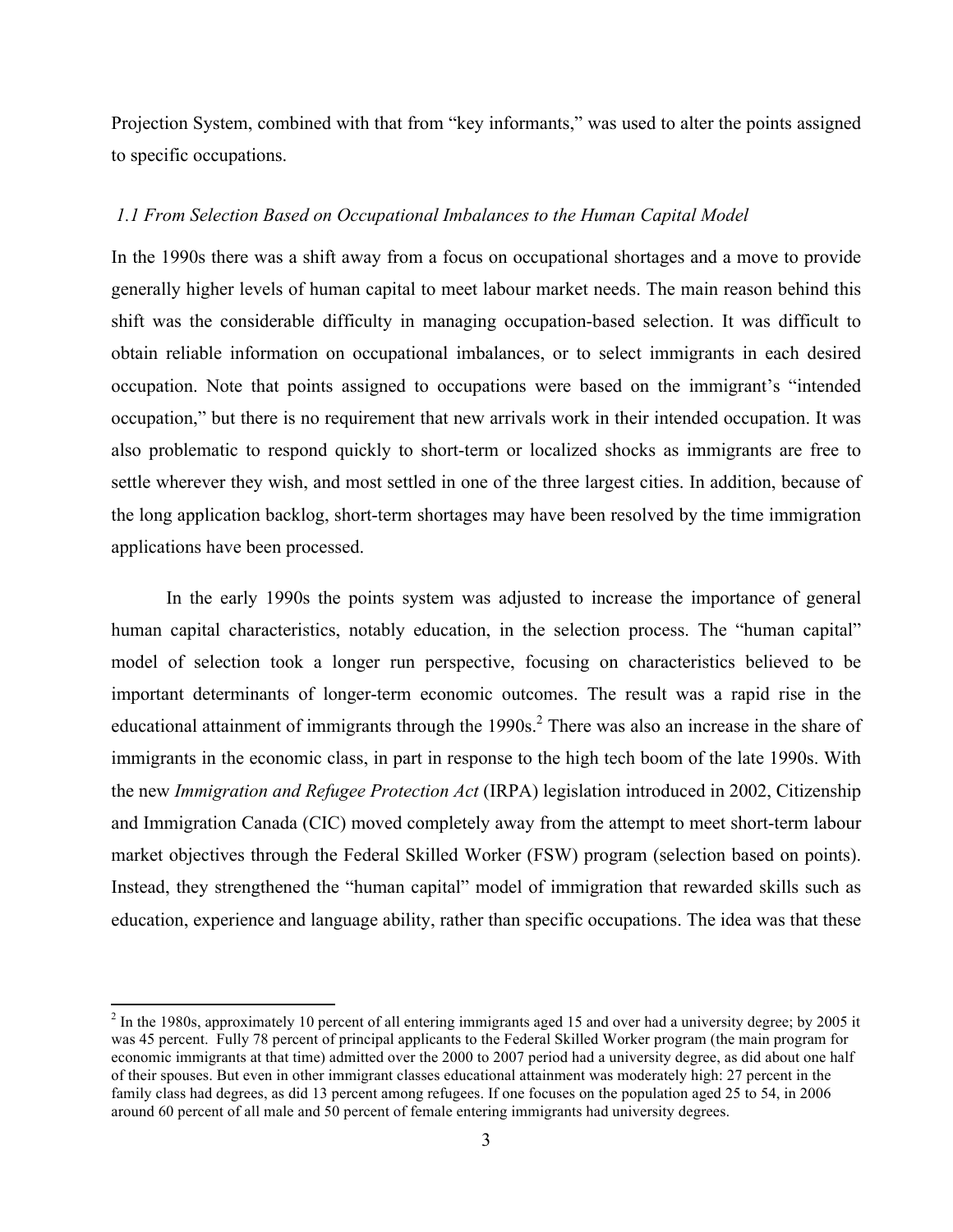key characteristics, particularly education, would allow immigrants to better adjust to both cyclical and structural labour market change, thereby improving longer-term immigrant economic outcomes.

However, since the mid 2000s there has been a rebalancing of the objectives, brought about in part by the issue of declining economic outcomes among entering immigrants and the need to address regional and occupational labour shortages. There has been renewed emphasis on meeting short-term labour market needs. However, the "points system" imbedded in the FSW program is not being used to address these objectives. Rather, new programs are being developed or expanded.

#### *1.2. The Deteriorating Labour Market Outcomes of Immigrants in Canada*

Over the past three decades the economic outcomes of immigrants, relative to the native born, have deteriorated significantly. For example, male immigrants entering during the late 1970s had annual earnings that were roughly 85 percent of that of their Canadian born counterparts during the first five years in Canada. By the early 1990s this number had fallen to 60 percent. It improved some during the late 1990s, but fell again in the early 2000s. Poverty rates reflected this deterioration. Among "recent" immigrants – in Canada for less than 5 years – the poverty rate rose from 25 percent in 1980 to 45 percent in 1995. Fortunately there has been some improvement since then as the rate fell to 32 percent by 2010, with considerable improvement in the 2000s (Hou and Picot, 2014). However, the poverty rate also fell among the general population during the 2000s, so the recent immigrant poverty rate remains about 2.7 times that of the general population, well above the 1.4 times observed in the early 1980s.

A number of studies have focused on the reasons for the rise in the earnings gap between recent immigrant cohorts and the Canadian born (Reitz 2003; Sweetman 2003; Aydemir and Skuterud 2005; Ferrer, Green and Riddell 2006; Ferrer and Riddell 2008; Picot and Hou, 2009; Green and Worswick 2010, 2012). These studies point to explanations such as the changing source regions of entering immigrants, declining returns to foreign labour market experience, deterioration in the outcomes for new labour market entrants in general, education quality, language skills and sectoral economic downturns (see Reitz, 2007 and Picot and Sweetman 2005, 2011 for reviews). Perhaps most importantly, language skills appear to mediate the rate of return to formal education. Immigrants with good language skills in English or French can much more easily convert their education to earnings than those with poor skills. Work by Bonikowska, Green and Riddell (2008)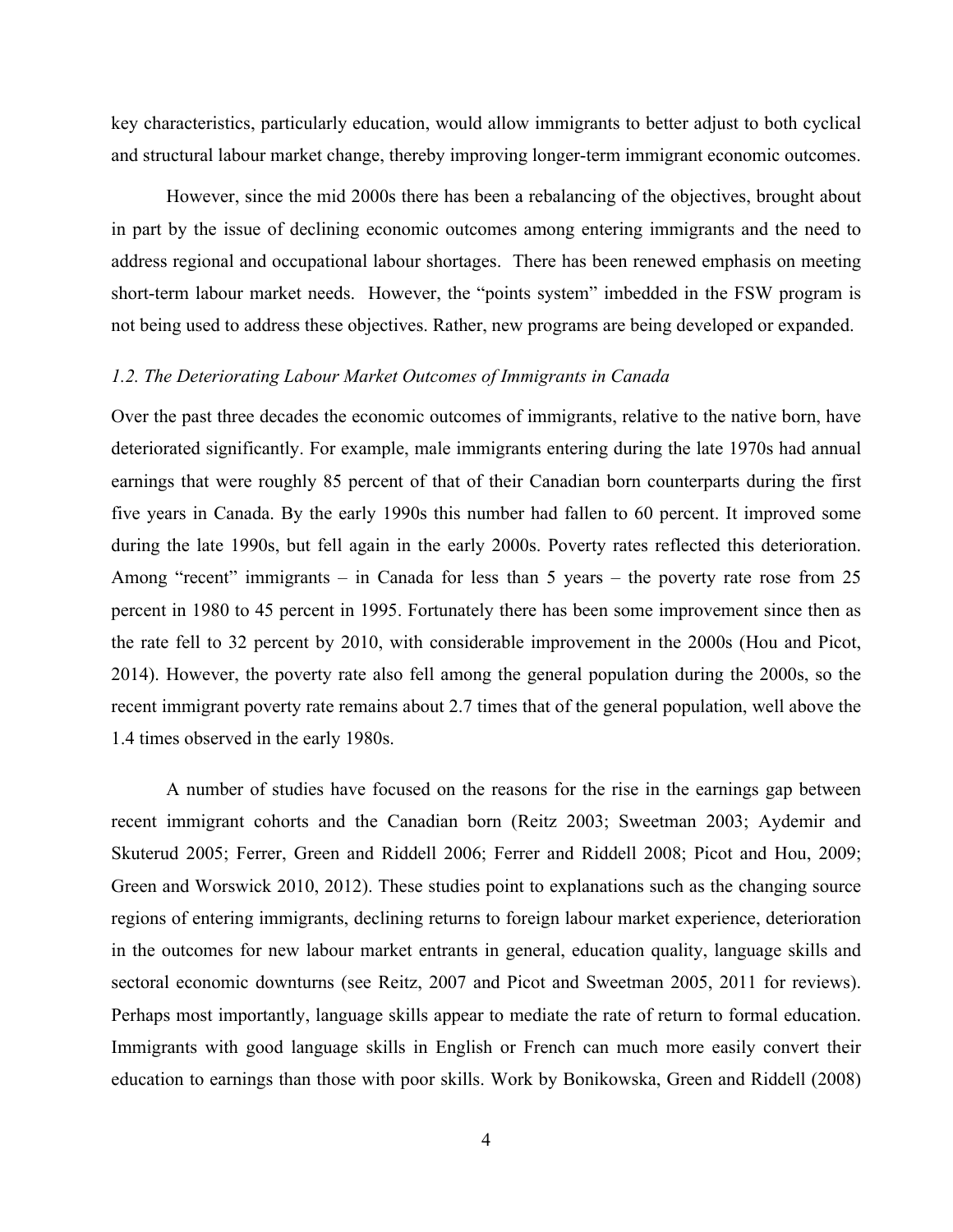has shown that when literacy and numeracy skills in English or French are accounted for, immigrants earn about what one would expect, and have earnings similar to their comparable Canadian born counterparts.<sup>3</sup> Overall, language skills appear to have a significant direct and indirect influence on labour market outcomes, and are key to positive outcomes.

 Other factors such as labour market discrimination and the lack of credential recognition no doubt play a role in the poor outcomes of some immigrants. For example, Oreopoulos (2011) finds that job applicants with ethnic surnames are less likely to obtain an interview than their counterparts with Anglo-Saxon surnames, and otherwise identical characteristics. However, there is little evidence that these factors contributed to the deterioration of immigrant economic outcomes.

Given this body of research, Canadian policy makers have put considerable effort into improving labour market outcomes of economic immigrants. During the early 1990s the points system was altered to increase the share of immigrants with higher education, and the share of immigrants in the economic class. In the early 2000s the new selection grid imbedded in the IRPA legislation focused on characteristics that promote longer run labour market adjustment, and the applicant's ability to successfully move from job to job as the labour market changes (i.e. the human capital model). Labour market research was also instrumental in the development of the Canadian Experience Class (CEC), which focuses on potential immigrants who already have some Canadian experience, thus reducing issues related to credentials recognition and lack of Canadian experience.

#### **2. IRPA and the Rebalancing of Longer Run and Short-Term Objectives***.*

!!!!!!!!!!!!!!!!!!!!!!!!!!!!!!!!!!!!!!!!!!!!!!!!!!!!!!!!!!!!

The current selection system for economic immigrants selected by the federal government was introduced by passage of *IRPA* in 2002. The human capital model of selection replaced the focus on "occupations in demand" in the federal program. The new selection criteria were based on research and extensive consultations. Table 1 shows the pre-IRPA and post-IRPA point grids.

An additional important change relates to the awarding of language points. Under the IRPA regime, principal applicants to the main federal economic programs must now take an approved

<sup>&</sup>lt;sup>3</sup> These skill measurements are carried out in one of Canada's official languages, and thus cannot distinguish between poor literacy skills in general and the ability to apply one's literacy skills in English or French. This is also the case to a lesser extent for numeracy skills.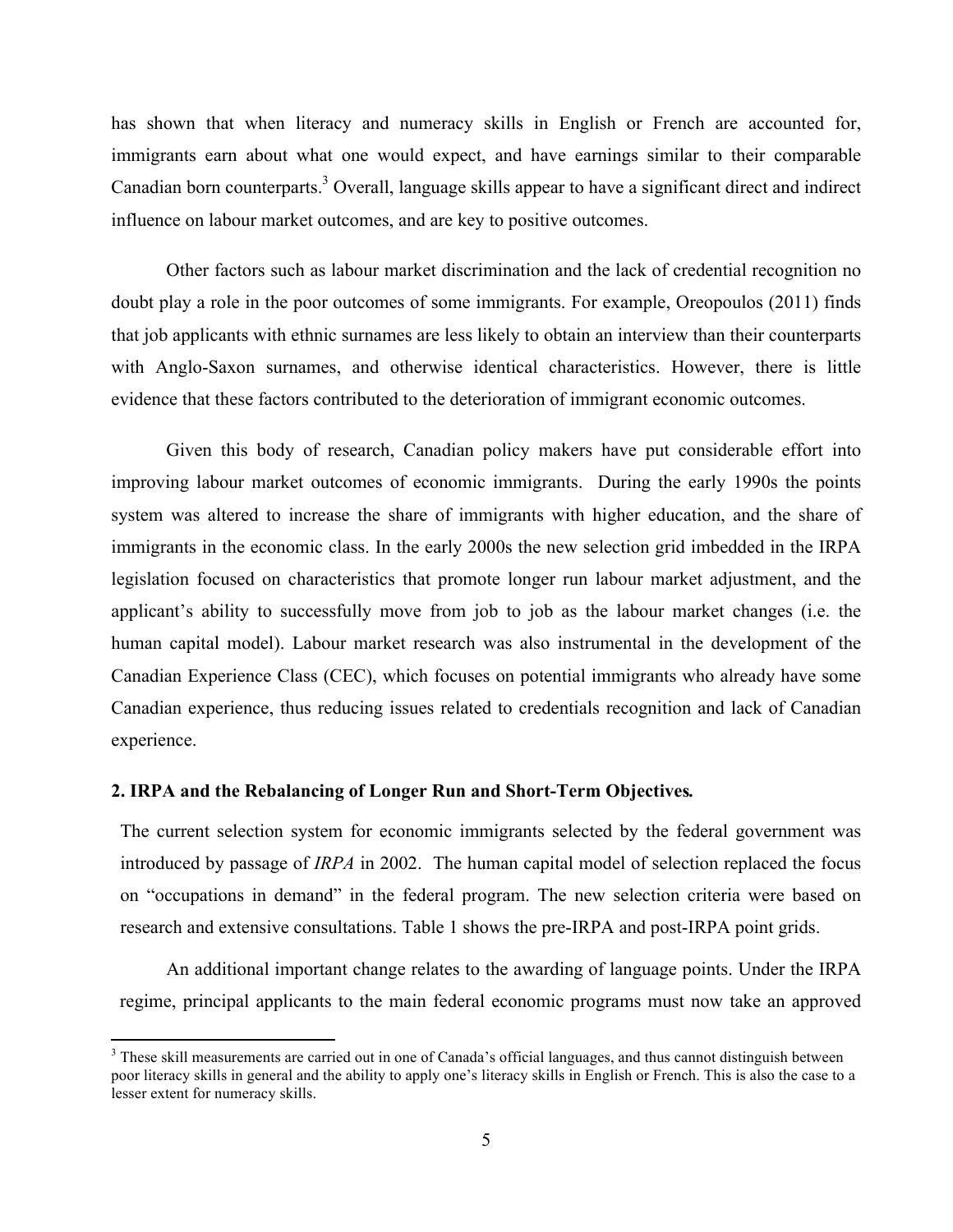language test and submit the results. There is a minimum requirement for each program, with the bar for the FSW and CEC class being quite high, and that for the Federal Skilled Trades (FST) workers somewhat lower. The language requirements for the Provincial Nominee (PN) programs vary considerably. Some streams and some provinces have language requirements, others do not, and the requirements vary among streams. In an evaluation of the PN programs, CIC (2011) indicated some concern with this situation and the lack of minimum language requirements.

Researchers have recently evaluated the effects of these changes to the points system on labour market outcomes. Beach, Green, and Worswick (2008, 2012) analyse the impacts of immigration "policy levers" on immigrants' human capital characteristics (years of schooling, age at arrival, and language proficiency). The policy levers are the overall level of immigration flows, the percent of the total that is admitted under the economic class, and the points assigned for specific attributes (education, age and language). They conclude that variations in these policy levers – especially increased emphasis on the economic class and increased points assigned to education -- do influence the characteristics of immigrants and do result in improved immigrant outcomes. Picot and Hou (2009) also assessed the effect on immigrant earnings of the rising share of immigrants in the economic class and with a university education that stemmed from earlier (1993) changes to the points system. They concluded that these rising shares did improve average earnings during the first few years in Canada.

The introduction of IRPA in 2002 provided a unique opportunity to make a direct comparison between two alternative policy regimes. Begin, Goyette and Riddell (2010) studied the impact of the IRPA policy change on short-term immigrant employment and earnings outcomes over the period 2002 to 2006. New immigrant arrivals admitted under the IRPA selection regime were found to earn between 21 percent and 46 percent more (depending on the cohort and taxation year) than their counterparts who were admitted in the same year under the pre-IRPA selection system.

These studies suggest that in the future we might see greater economic success among economic immigrants selected under the federal points system.

#### **3. Broadening the Goals of Immigration: Recent Policy Developments**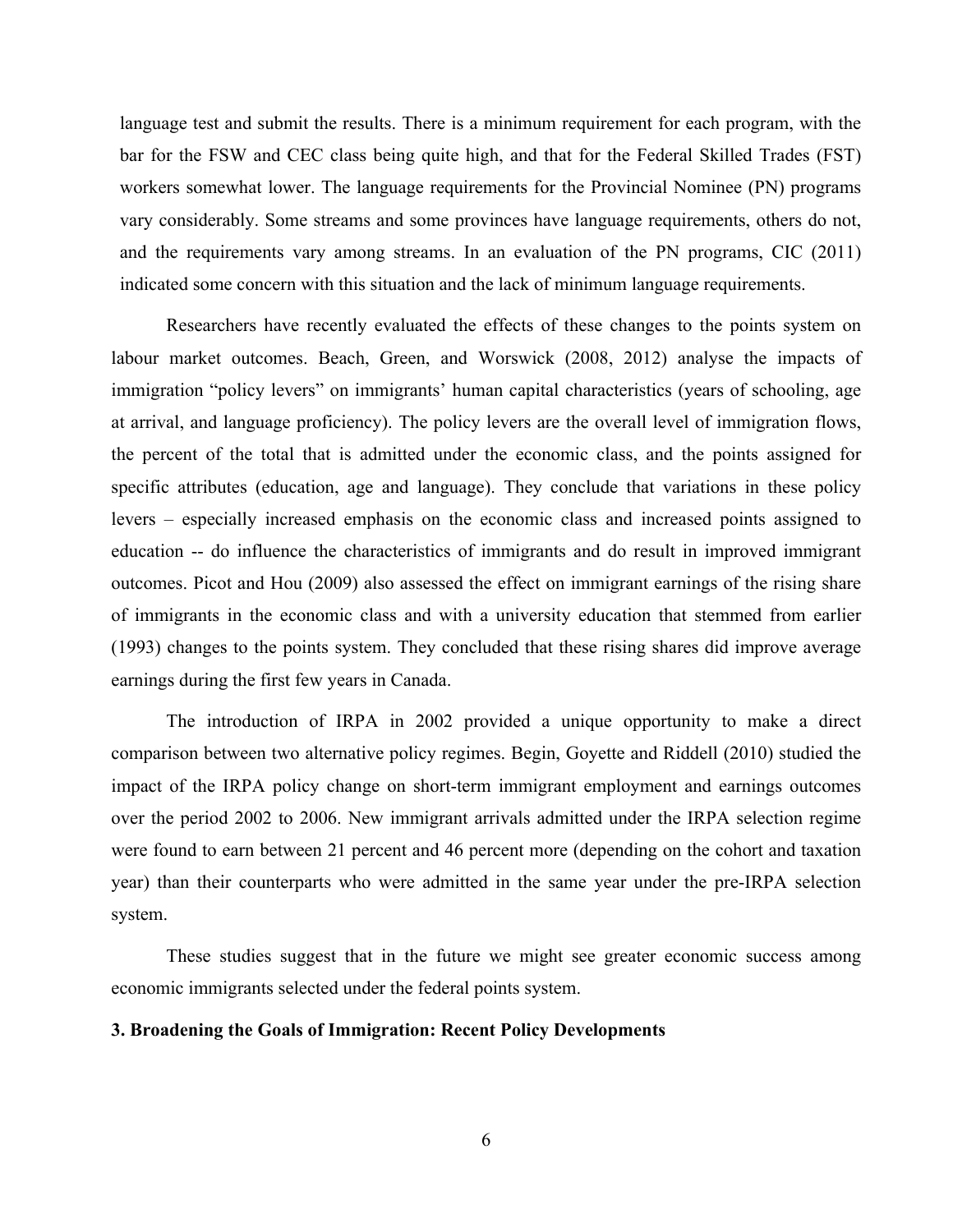New concerns about the appropriateness of Canada's immigration policy emerged around the turn of the century, notably claims about "labour shortages.**<sup>4</sup>** These concerns were prompted in part by (1) the development of tight labour markets in parts of Canada associated with the recent commodity boom (temporarily halted by the 2008-2009 recession), (2) the perceived need by many provinces for additional immigrant labour to promote population and labour force growth, and (3) a widespread belief that an aggregate labour shortage will develop over the coming years, and that continued immigration is required for economic and population growth.

But rather than turn to the point system to achieve a rebalancing of objectives, the Canadian government looked to new programs developed in partnership with, or exclusively by, the provinces. These programs generally increase the participation by the provincial governments and employers in the selection of immigrants, increase the use of temporary foreign workers (and the opportunity for some of them to become permanent residents), and give the federal government more authority to control the flow of immigrants of particular types (e.g. in particular occupations). Many immigrants entering via these programs have lower levels of education than previous immigrants -- in 2010, about 80% of new FSWs had a university degree, compared with 47 percent among PNs – and pre-arranged jobs, and hence the short-term needs of employers are imbedded in the selection process. These differences show up in the "intended occupation" declared by entering immigrants. Roughly 90 percent of entering FSWs and 50 percent of PNs selected trades, semiskilled or unskilled occupations as their intended occupations (CIC 2011).<sup>5</sup>

In addition, the old entrepreneurship programs (Immigrant Investor and Federal Entrepreneur Programs) have been suspended and a pilot program (Start Visa program) set in place to attract investment and innovation to Canada.

Although it is too early to fully assess these changes in immigration policies, the results of studies completed to date are cautiously optimistic regarding their effect on the economic outcomes of immigrants, at least in the short-term. We review this evidence below.

#### *3.1. Provincial Nominee program*

!!!!!!!!!!!!!!!!!!!!!!!!!!!!!!!!!!!!!!!!!!!!!!!!!!!!!!!!!!!!

<sup>&</sup>lt;sup>4</sup> Whether labour shortages in fact exist is a matter of dispute. Employer groups frequently report difficulties hiring suitable workers, but other evidence, such as large discrepancies between job vacancies and unemployed workers or substantial wage increases, is scarcely documented.<br><sup>5</sup> This does not mean that either the FSWs or the PNs in fact work in these occupations, particularly during their early

years in Canada. They may end up in other occupations.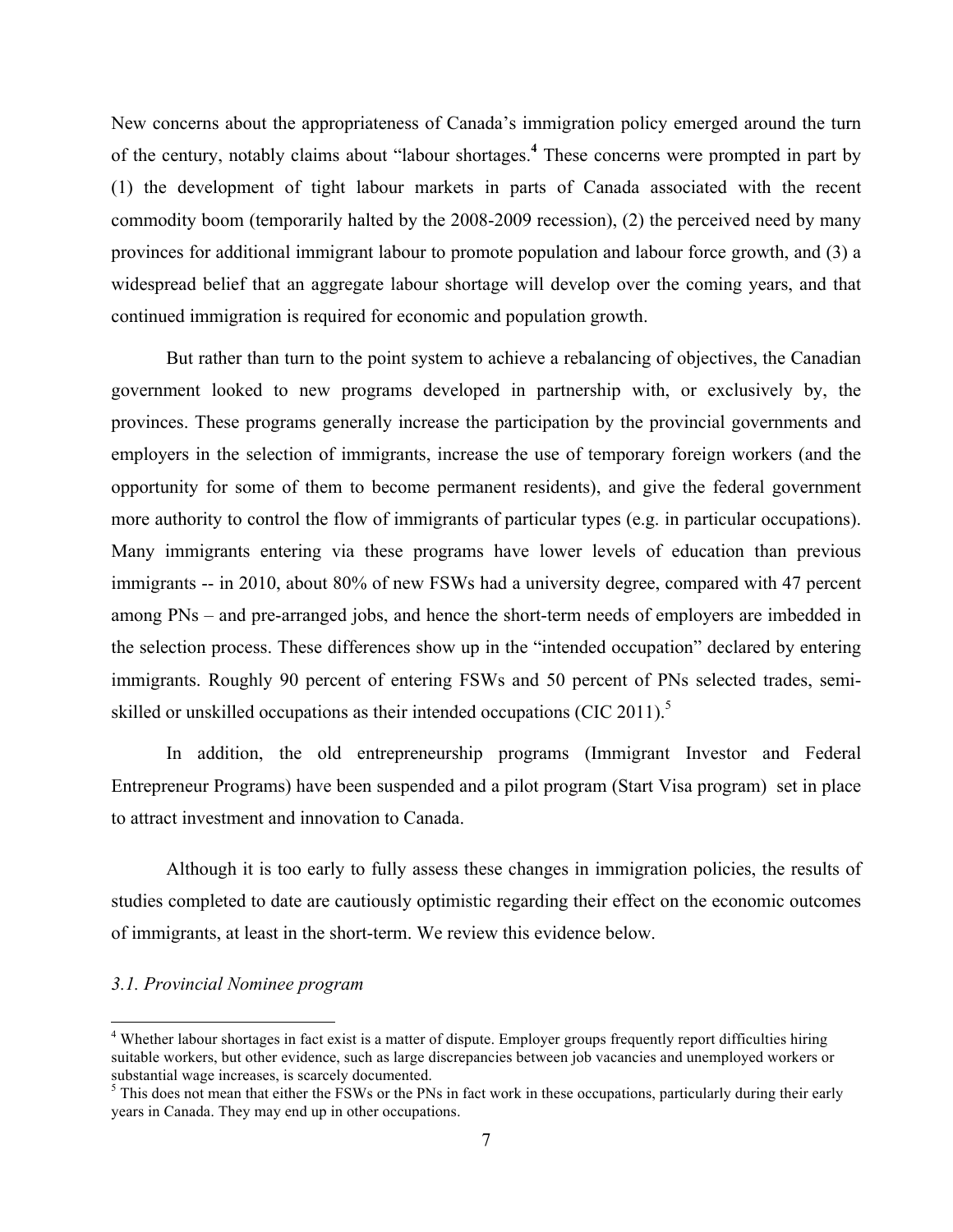Immigration is a shared federal and provincial responsibility. The federal government has taken the lead role through most of Canada's history, although for many years the province of Quebec has had its own skilled worker program, and is largely responsible for selecting its own immigrants. More recently other provinces are playing a role in immigrant selection, primarily through the Provincial Nominee (PN) program. This program has two basic objectives (i) to locate more immigrants in the regions and provinces outside of the three major cities, and (ii) to meet the workforce needs of employers in those provinces, often short-term labour market needs.

The PN program is relatively new and therefore evaluation of its effectiveness is limited. Pandey and Townsend (2011) find that the PN programs introduced by Manitoba, PEI and New Brunswick are associated with significant increases in immigration inflows into those provinces, achieving one of the program's goals. Furthermore, the one-year retention rates of recent immigrants did not decrease following the introduction of PN programs in provinces that adopted this approach. This evidence suggests that this may be an effective way of attracting and retaining immigrants to specific regions. CIC (2011) examines all eleven Provincial and Territorial Nominee programs and finds generally favourable evidence on retention in the western provinces, with less desirable outcomes in the Atlantic provinces. 6

Several studies compare the earnings of economic immigrants admitted under the PN program with those admitted under the FSW program. Results regarding *entry earnings* are generally favourable for the PN programs, as one might expect since many have pre-arranged jobs. But there is again some variation across regions as well as across other characteristics such as educational attainment. The CIC evaluation finds that initial earnings (one year after arrival) of PNs tend to be higher than those of FSWs but the earnings of the latter group grow more rapidly during the first five years after arrival (CIC 2011). Pandey and Townsend (2012) find considerable regional variation in the extent to which the short-run earnings of PNs exceed those of the FSWs. Zhang (2012) studied the B.C. PN program and found dramatic differences in initial earnings between B.C. PNs and FSWs who settle in B.C. The earnings gap narrows somewhat over time, but, controlling for individual characteristics, remains very large – a gap of over 50% -- even five years after arrival.

!!!!!!!!!!!!!!!!!!!!!!!!!!!!!!!!!!!!!!!!!!!!!!!!!!!!!!!!!!!!

 $6$  Overall provincial retention rates were over 80 percent for PNs admitted during the period 2000 to 2008 but retention did vary regionally, with rates over 95 percent in B.C. and Alberta and under 60 percent in the Atlantic provinces.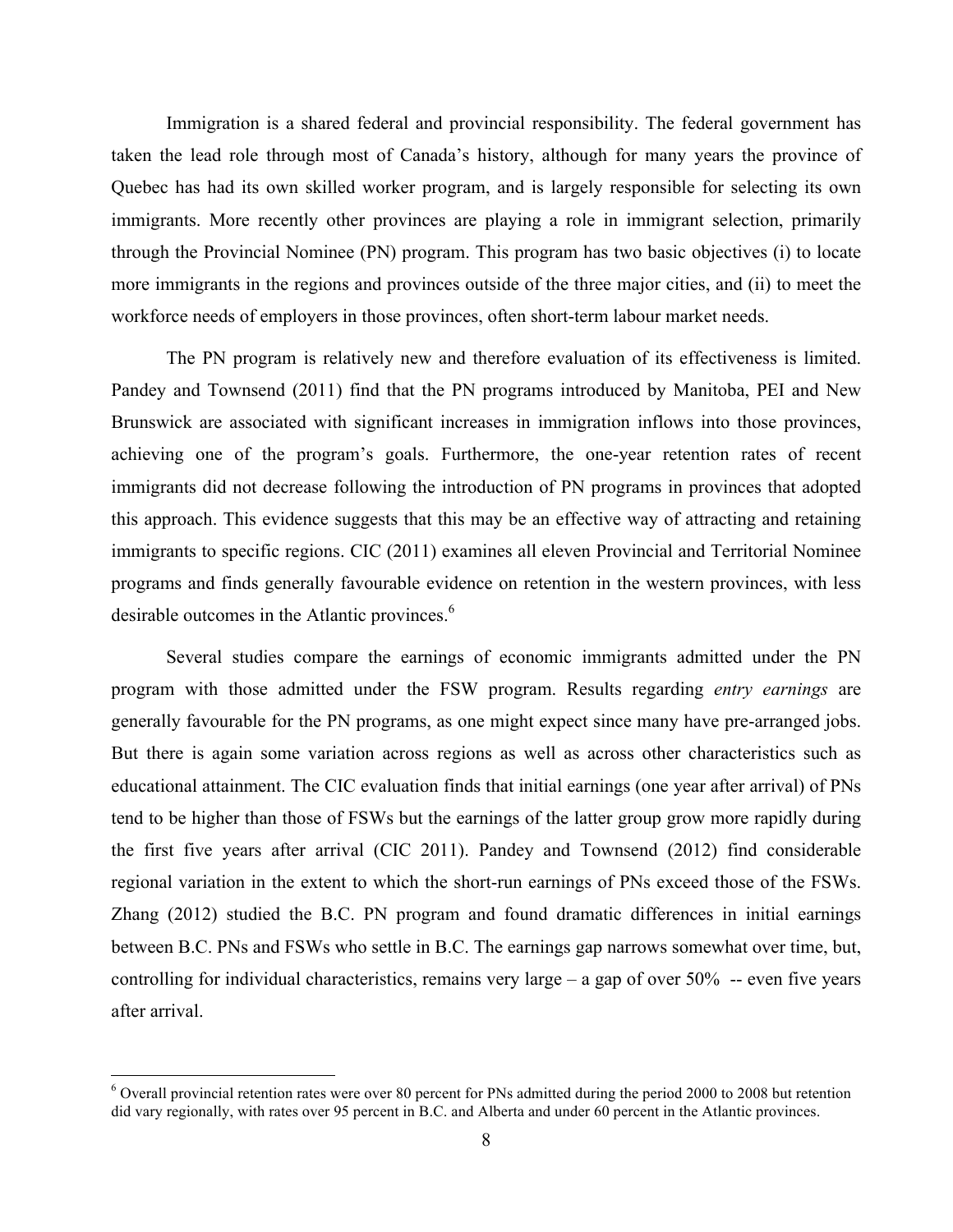Hence short-term evaluations suggest that PNs achieve higher earnings than their FSW counterparts. However, under the human capital model the FSW program focuses on longer-run outcomes. Whether economic outcomes of PNs will match or exceed those of FSWs in the longer run remains to be seen.

#### *3.2. Temporary Foreign Worker program*

The Temporary Foreign Worker (TFW) program is increasingly being used to respond to very short-term labour supply needs in specific regions. The TFW program in fact consists of many programs -- ranging from low-skilled seasonal workers, workers filling perceived shortages in unskilled or semi-skilled occupations, live-in care providers, to the very highly skilled. A list of occupations in short-term demand developed jointly by the federal and provincial ministries of immigration is used to guide the selection process. There are concerns about possible negative longrun effects of this program, related to (1) whether the temporary workers will return home or remain in Canada, (2) the possibility of unjust exploitation of the workers by a few employers, (3) whether the skill distribution of entering workers will shift towards the lower skilled group, possibly creating future labour adjustment difficulties for these workers, and (4) whether temporary workers place downward pressure on wages in affected occupations (see, for example, Alboim and Cohl, 2012).

Employers may hire TFWs after obtaining a Labour Market Opinion from Employment and Social Development Canada, which assesses whether there are Canadian workers available to fill that job as well as checking that all administrative procedures have been followed. Most foreign workers who want to work in Canada must first obtain a job offer from a Canadian employer. They then apply to CIC for a permit to work temporarily in Canada and must agree to leave Canada voluntarily. A four-year cumulative limit is imposed on many TFWs' employment in Canada. The TFW program is driven by employers, who are likely better able to assess the transferability of the worker's skills to the Canadian labour market, at least in the short run. Hence, one might expect TFWs not to encounter the same difficulty receiving returns to their foreign human capital, particularly since they enter the country with a job in place.

Research on TFWs is very limited. Warman (2006) finds that, in the aggregate, the earnings of male TFWs are higher than those of recently landed immigrants, as one would expect since they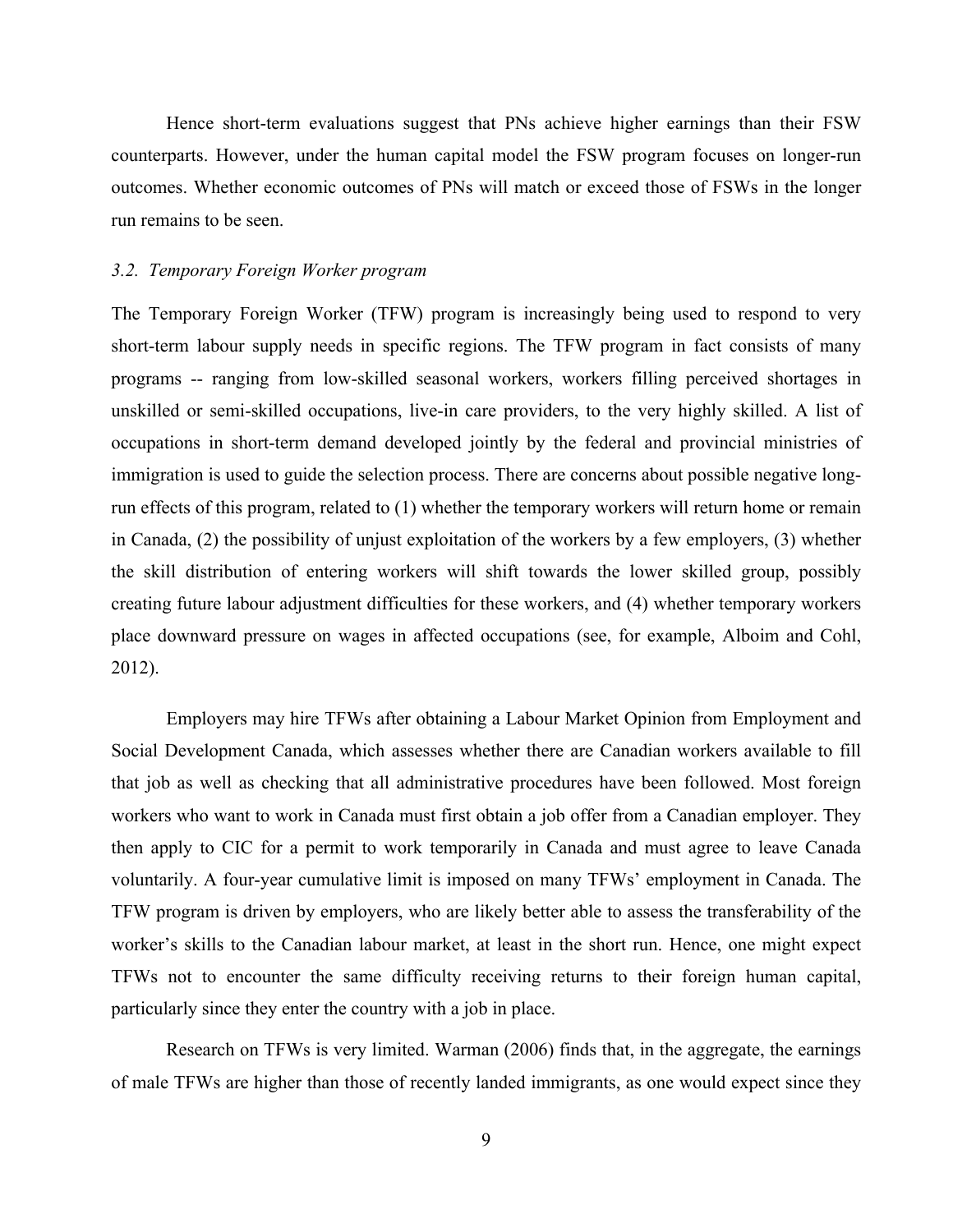have a job to go to. Warman (2010) also finds some evidence that these immigrants, in the short run at least, not only receive larger returns to their foreign schooling, but also receive large positive returns to their foreign experience compared to the low returns experienced by other similarly skilled economic immigrants. This suggests that the TFW program may enhance the ability of foreign-born workers to obtain recognition for their foreign acquired human capital in the Canadian labour market. Sweetman and Warman (2009) also find that, among FSW principal applicants, those who were previously TFWs initially have better earnings and employment outcomes than immigrants without previous Canadian human capital. However, this advantage seems to disappear four years after landing.

#### *3.3 Canadian Experience Class program*

The CEC was introduced in 2008. It allows some skilled temporary workers as well as international students with a Canadian degree and at least one year of Canadian work experience to apply for permanent status without leaving the country. The program is sizeable. In recent years, around 30,000 applicants to permanent residency made the transition from TFW or International Student temporary status. This feature is in accordance with the longer run objectives of the new immigration policies to promote selection into permanent residency for adaptable workers. Other TFWs such as the seasonal agricultural worker program have very strict regulations with a trivially low percentage of workers ever transiting to permanent status.

The CEC approach is in contrast to the use of a point system that uses observable characteristics to predict labour market success and admits individuals on that basis. The new approach gives employers – through job offers - and postsecondary institutions – through student selection - a greater role in the selection process. The involvement of employers and educational institutions may make it more likely that immigrants' foreign work experience will be valued and educational credentials will be recognized. This new program also has a language requirement that is structured differently from that for the FSW program in that, first, it assesses English or French, as opposed to English and French, and second, it is pass/fail and not an element of the points system that is combined with other factors in the assessment. An applicant with high educational attainment but poor language proficiency in English and French could gain admission under the points system, but may not be successful under the CEC due to language issues.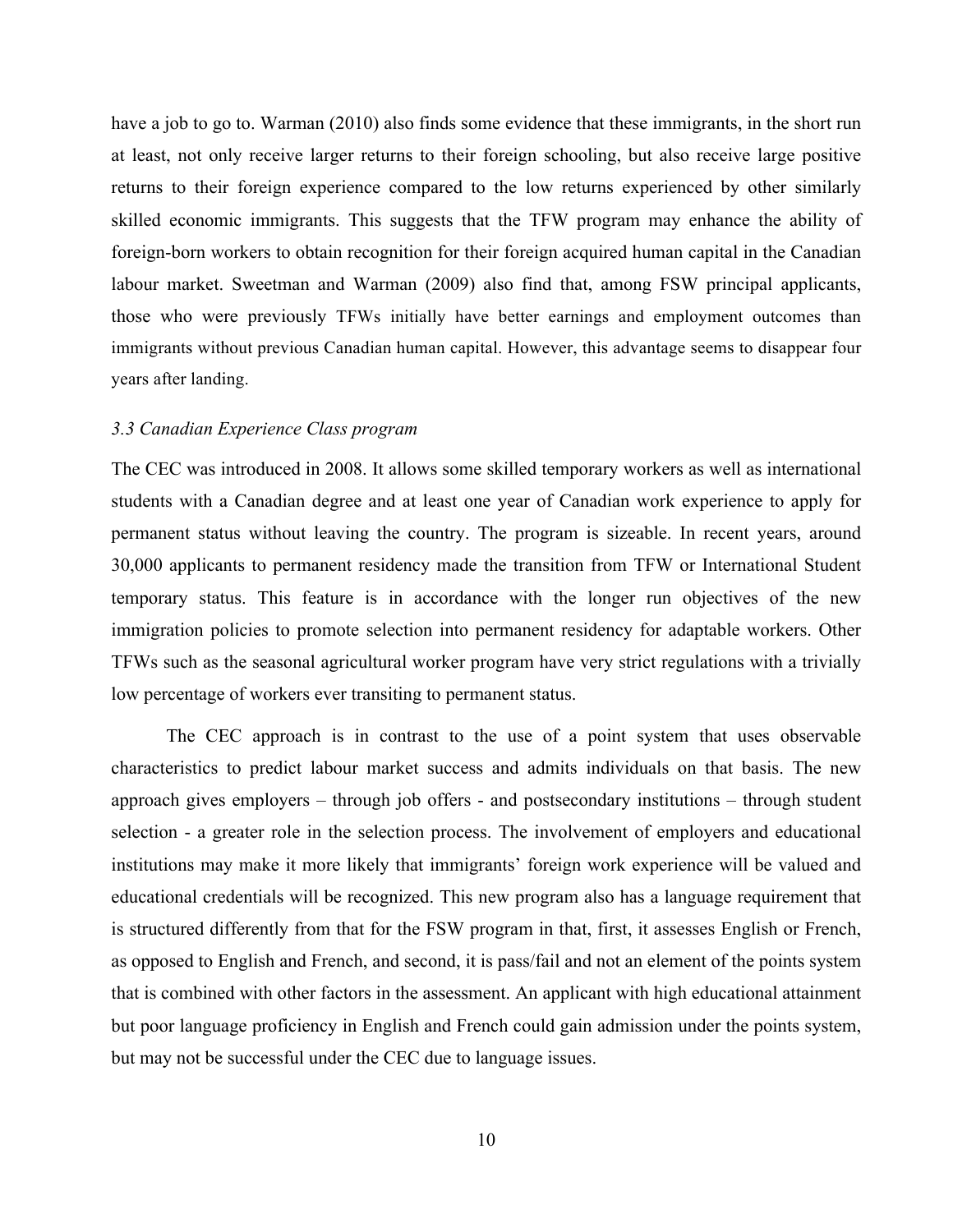While it is too early to assess the success of this new program, there has been one attempt to proxy the results of this policy. Sweetman and Warman (2009) compare the outcomes of TFWs and former international students who became permanent residents to those of immigrants that became permanent residents without previous Canadian human capital at the time of landing. Hence, although immigrants entering under CEC will likely differ from the immigrants in this study, it does offer a preview of the potential success of the CEC. The study finds that former male TFWs and international students who became permanent residents had a 61% earnings advantage over others assessed under the points system, even after controlling for observable differences.

#### *3.4. Ministerial Instructions*

The "Ministerial Instructions" legislation of 2008, introduced at the federal level, is also designed to increase the focus on occupational shortages, as well as reduce the applications backlog. This legislation allows the CIC Minister (and the department) to set specific controls on the number of immigrants entering in particular occupations. Ministerial instructions allow for the implementation of a set of restrictions on applications based on occupation and are issued several times a year. Starting in 2008, prospective principal applicants in the FSW program had to be in one of 36 occupations to be eligible to apply for admission. In June of 2010 this was reduced to 29 occupations. The approach used by CIC to arrive at the list of occupations is not transparent, and hence it is difficult to know precisely why some occupations were retained, and others dropped. This occupational "filter" was designed in part to focus immigrants in a particular set of occupations deemed to be in demand. However, it was also implemented as a means of reducing the number of applications, and reducing the very large backlog.

#### *3.5 Federal Skilled Trades Program*

!!!!!!!!!!!!!!!!!!!!!!!!!!!!!!!!!!!!!!!!!!!!!!!!!!!!!!!!!!!!

Implemented a year ago, the program accepts skilled trades workers in 43 specific occupations that reflect the needs of the Canadian labour market. Applicants must submit proof of recent full time experience in the skilled trade, proof of language ability (Canadian Language Benchmark level 5 and 4), a valid one year offer of employment in Canada or a certificate of qualification from a province or territory in a qualifying skilled trade and that meets the employment requirements set out in the National Occupational Classification system.

<sup>7</sup> http://www.cic.gc.ca/english/department/mi/index.asp#mi12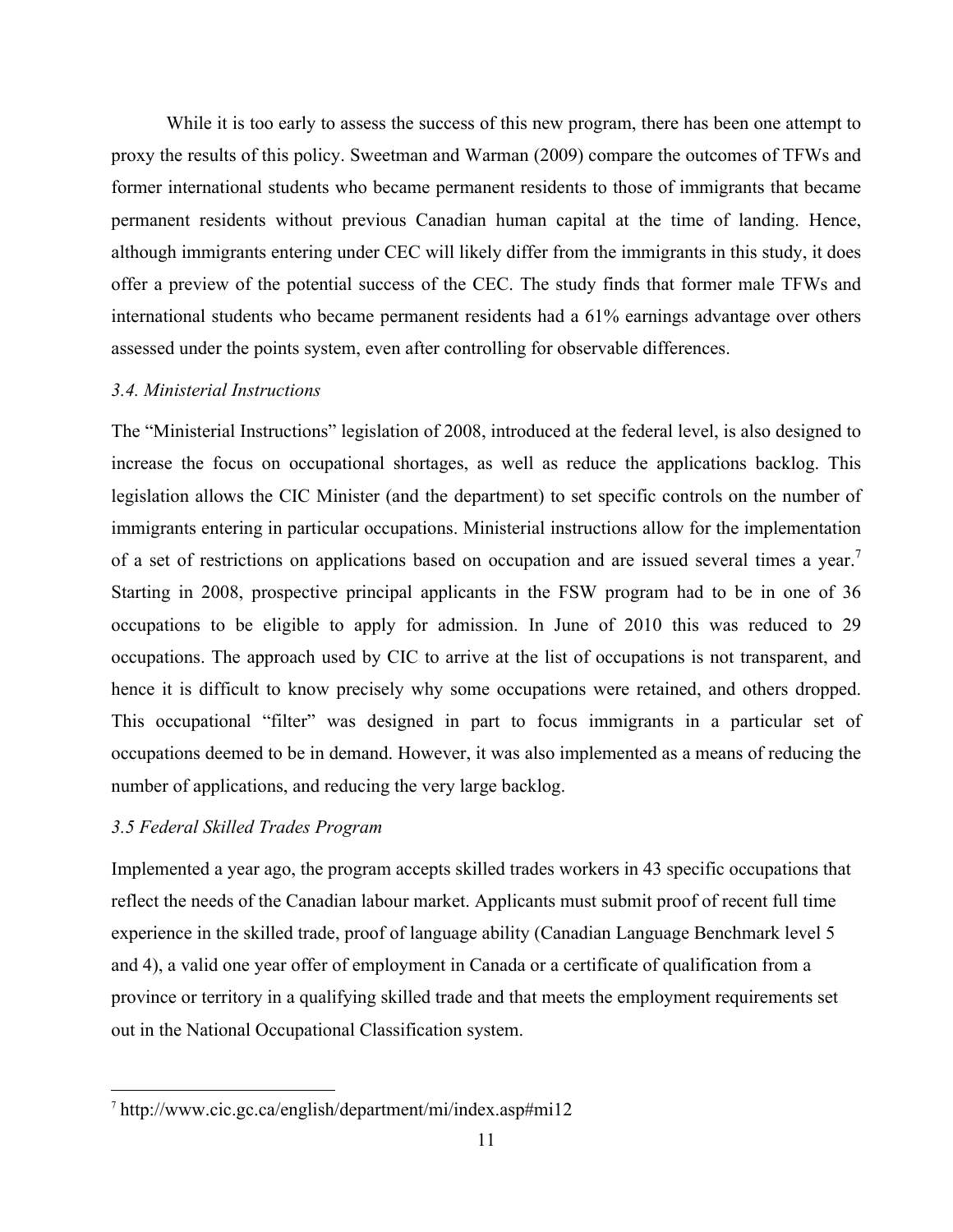It is too early to assess the performance of the program, but the pre-arranged job requirement suggests that the short-term outcomes of these immigrants should be similar to those of other foreign workers admitted with similar requirements.

#### **4. Future Issues Emanating from Recent Policy Changes**

 Extrapolating from the recent policy trends, there are a few identifiable issues that will have implications for both the research and policy communities.

#### *4.1 Increased Information Requirements for Policy Development*

The re-orientation described earlier will increase the demand for current labour market information and immigration research. Although a considerable body of research exists, policy analysts find little directly relevant information when attempting to determine the appropriate immigration level or immigrant mix by, say, occupation. This is particularly true when the focus is on economic growth and meeting labour shortages, directions recently taken in Canadian immigration policy.

• *Improving Information on the Economic Implications of Immigration.* The increased focus on the economic aspects of immigration presents a dilemma for policy development in that there is little *clear and definitive* evidence on the economic implications of immigration. On balance, the existing research suggests that the effect of immigration on GDP per capita, the wages of domestic workers, and a country's fiscal balance is small; either small positive or negative, or zero (see Lee and Miller, 2000; Kerr and Kerr, 2011; Duncan, et al, 2012; *Journal of the European Economic Association* special issue, 2012) This research faces serious methodological challenges and is anything but definitive. There are factors that are often excluded, such as the likely positive role of the second generation in economic growth, or immigrants' contribution to innovation. It may be that immigrants contribute significantly to economic growth (GDP per capita), but taken at face value, the general conclusions of the current research literature suggest that economic growth should not be a major consideration for immigration policy. At the very least, this research provides little guidance to policy development attempting to determine the appropriate mix and levels of immigration. This may increasingly be an area of concern to policy analysts, given the increased focus on economic immigration. Research on the economic outcomes of immigrants themselves is more definitive, and is used extensively by policy analysts when redesigning the selection systems.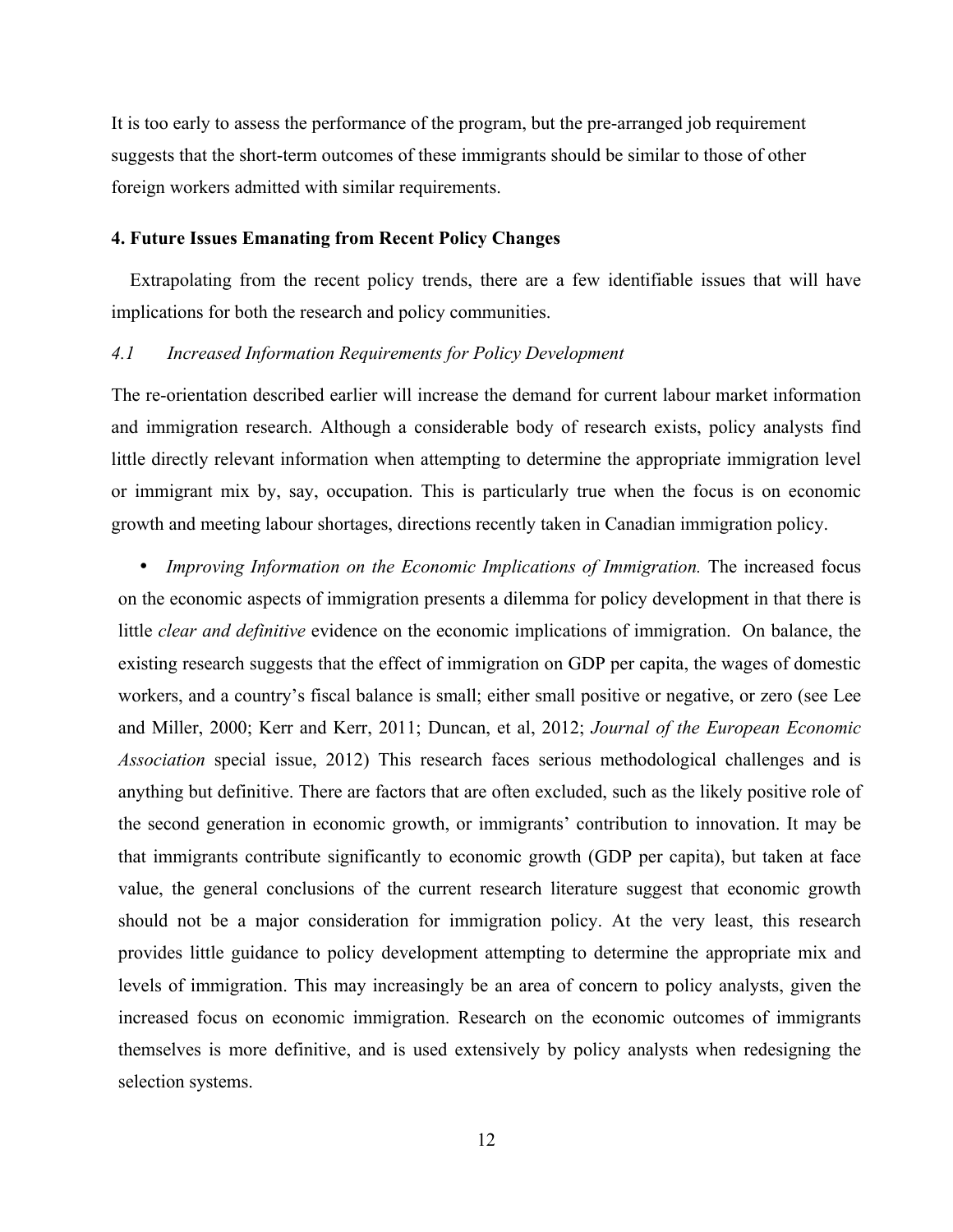• *Information Requirements to Effectively Address "Current" Labour Shortages.* Policy analysts will and have made the alleviation of labour shortages a primary goal of economic immigration. As outlined in the paper, this is not new. But one fundamental issue persists; there is little real evidence to guide policy. Labour shortages related to skill or regional mismatches are extremely difficult to identify. Without proper diagnosis, an appropriate response is difficult. Shortages tend to be localized, and the statistical information available at a detailed regional or occupational level is not sufficiently reliable to accurately identify them. Many shortages are short-term in nature, driven by cyclical economic booms or temporary situations that could be resolved through labour mobility, training or wage adjustments. Furthermore, if a shortage can be identified, determining whether it is short- or long-term is difficult. One approach is to increasingly turn to employers for such information, through their hiring practices.

• *Using "Arranged Jobs" to Provide Information on Labour Supply Requirement.* Employers, through arranged employment, will increasingly select economic immigrants, perhaps even in the FSW program. This is in part in response to the information difficulties described above. Employers have direct information on currently available jobs. Of course, the existence of a job vacancy does not imply a labour shortage. The possible availability of Canadian workers to fill the positions – perhaps with the assistance of labour mobility, training or positive wage adjustments – will have to be addressed. A "Labour Market Opinion" concluding that a Canadian worker is not available for the job will likely be needed before immigrants will be hired through arranged employment. Given current labour market information, such opinions are difficult to reliably produce, and some improvement in available information is necessary. The "arranged job" approach could potentially see a significant increase in the share of immigrants who are semi- or low-skilled. Selection criteria that address this possibility are required, especially since most occupational forecasts suggest that labour supply should not be an issue in this segment of the labour market. On the positive side, research has shown that entry earnings are higher when using arranged employment. Immigrant entry earnings will improve as a result, one important objective. On the negative side, through arranged employment employers are quite rightly concerned with immediate labour market needs and are not concerned with longer term goals such as ensuring longer-term labour market adaptability of the immigrants, high life-time immigrant earnings, or immigrant selection that will promote successful second generation educational and economic outcomes. If selection processes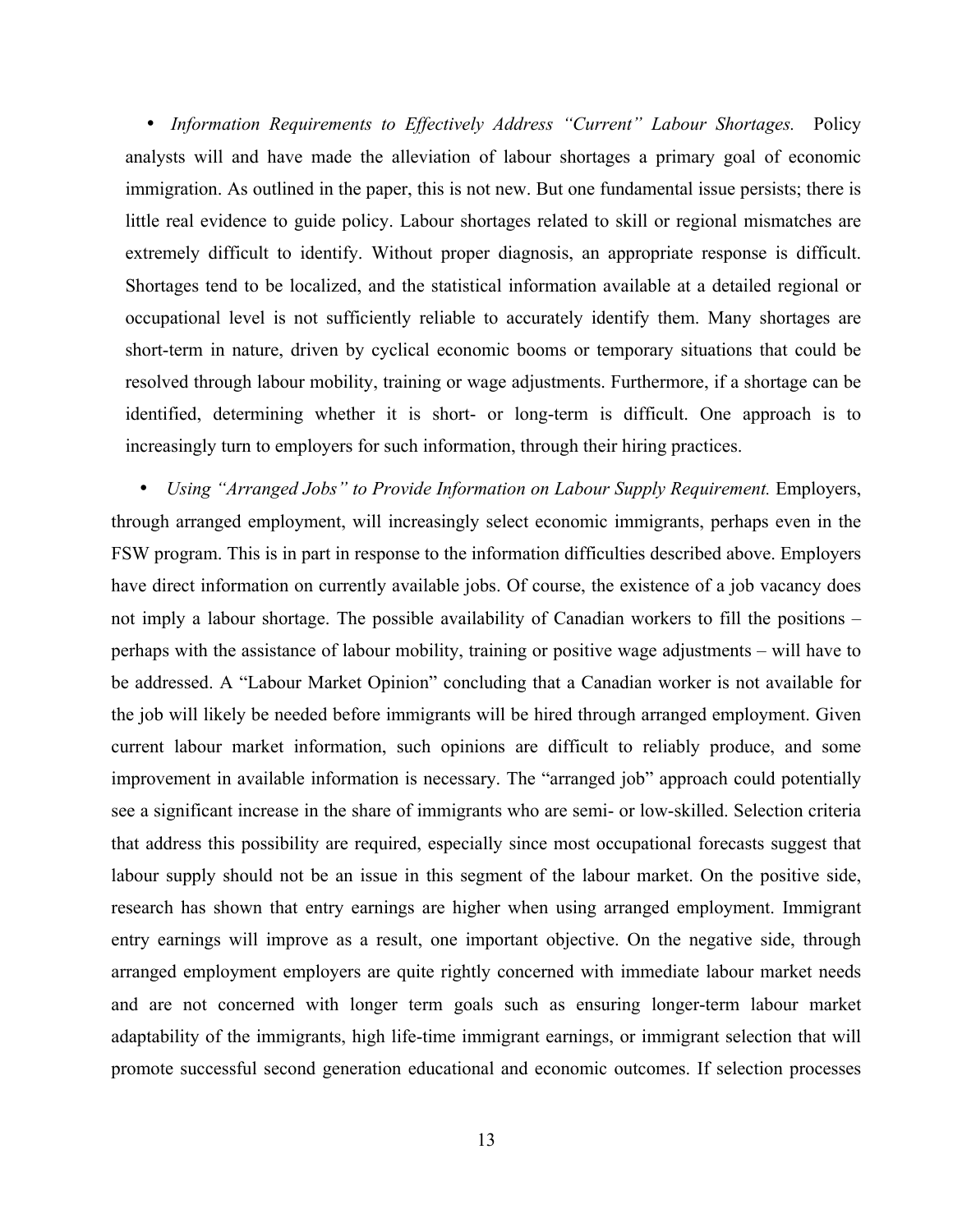are put in place that will promote these longer-term goals and they are used in tandem with arranged employment, the result could be very positive for both short and longer-run outcomes.

• *Research on the "Looming Labour Shortage"*. There is another labour supply issue that will increasingly attract the attention of policy analysts, a possible "looming labour shortage" associated with the retirement of the baby boom generation and the slowdown of labour force growth. Perhaps it is here that immigration can best increase GDP per capita. But again the evidence to guide policy development is weak. A few studies, mainly by the Conference Board of Canada, predict substantial generalized labour shortages within the coming 10 to 15 years, and argue that immigration levels should be increased (Conference Board of Canada, 2006, 2007). But others, such as those by the Canadian and Alberta governments (Canadian Occupational Projections System, various years; Alberta Employment and Immigration, 2010), conclude that there will not be a generalized shortage, although pockets of shortages will develop. Projecting labour supply may be tractable, but generating reliable long-term labour demand forecasts is extremely difficult (Freeman, 2006). This places policy analysts in a difficult position when attempting to determine immigration levels and the occupational mix needed to address a possible longer-run labour shortage issue.

#### *4.2 Simplification and Transparency of the Economic Immigrant Selection Process*

The selection of economic immigrants has become very complex in Canada. The criteria used for the selection of economic immigrants are numerous, and in some cases, not transparent. For example, the PN program has up to 60 streams to which an immigrant can apply, each with somewhat different criteria, some of which are not transparent and left to the discretion of the province at any point in time. The Ministerial Instructions program allows the CIC Minister to change selection criterion instantaneously to meet labour market needs. New programs such as the FST program and the CEC have selection criteria that are continuously evolving. If the use of arranged employment increases, selection criteria may become even less transparent and more complex. CIC has announced plans to implement in the coming year a new "Expression of Interest (EOI)" stage in the economic immigrant selection process designed to both improve economic outcomes of immigrants and reduce the applicant backlog. At some point some simplification of this system will be needed. The proposed EOI stage may be a move in that direction. As it is now understood, potential immigrants will not initially formally apply for immigration, but rather submit an "expression of interest" to immigrate. Based on mainly human capital information provided, they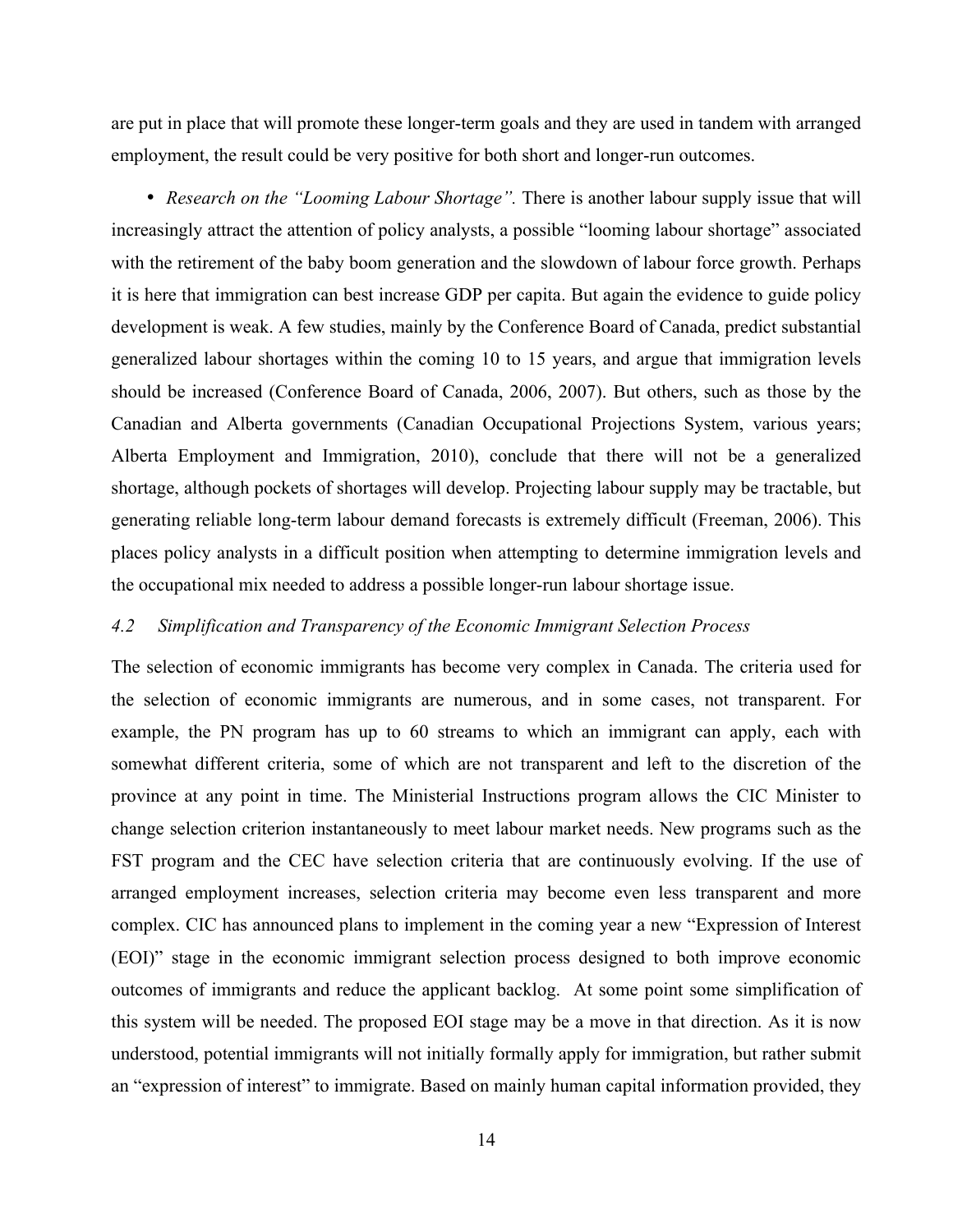will be selected into a pool (or not), and then subsequently invited to apply to a particular program when the need for additional immigration arises. Those who have the highest score based on human capital and possibly occupational information will be selected first to apply. This will reduce the number of applications that need to be processed, thereby reducing the backlog. It will also attempt to make some basic selection criteria applicable to most programs, thereby reducing the complexity and uncertainty regarding the criteria associated with various streams, at least those in the federal programs. Little is currently known about exactly how this process will work, but simplification is likely a direction that immigration policy will take in the near future.

#### *4.3. Maintaining Social Cohesion and the Pro-Immigration Attitude of Canadians*

In spite of the deterioration in the economic outcomes of immigrants over the 1980s and 1990s, Canada's immigration system has produced some very positive outcomes. Perhaps the two most important are (1) the very positive educational and economic success of the children of immigrants, and (2) the lack of any significant deterioration in social cohesion related to immigration and the continued pro-immigration stance of Canadians, something almost unique in western developed economies. There are no doubt many explanations for these outcomes, but immigrant selection likely plays a role. The emphasis on the selection of economic immigrants, combined with a general belief that immigrants are needed for economic growth, supports the pro-immigration stance. The high educational attainment of immigrants is related to both the success of their children, and the positive view of immigrants. And there has been little concern regarding immigrants "stealing" the jobs of Canadians.

But cracks are starting to appear in the attitudes of Canadians towards immigration (Simmons, 2010). In Quebec in particular, politicians have expressed concern over whether the values of immigrants match those of the general population, and what constitutes "reasonable accommodation" of immigrant groups. There have been highly publicized cases in western Canada where it is believed that firms have brought in TFWs, even though Canadian workers may have been available for the jobs. This likely constitutes the first real public concern that immigrants may be stealing jobs. If "arranged employment" is increasingly used in the selection process, as seems likely, then incidents such as these may become more common. A few highly publicized events could potentially alter Canadian's view of immigration. Selection policy may have to concern itself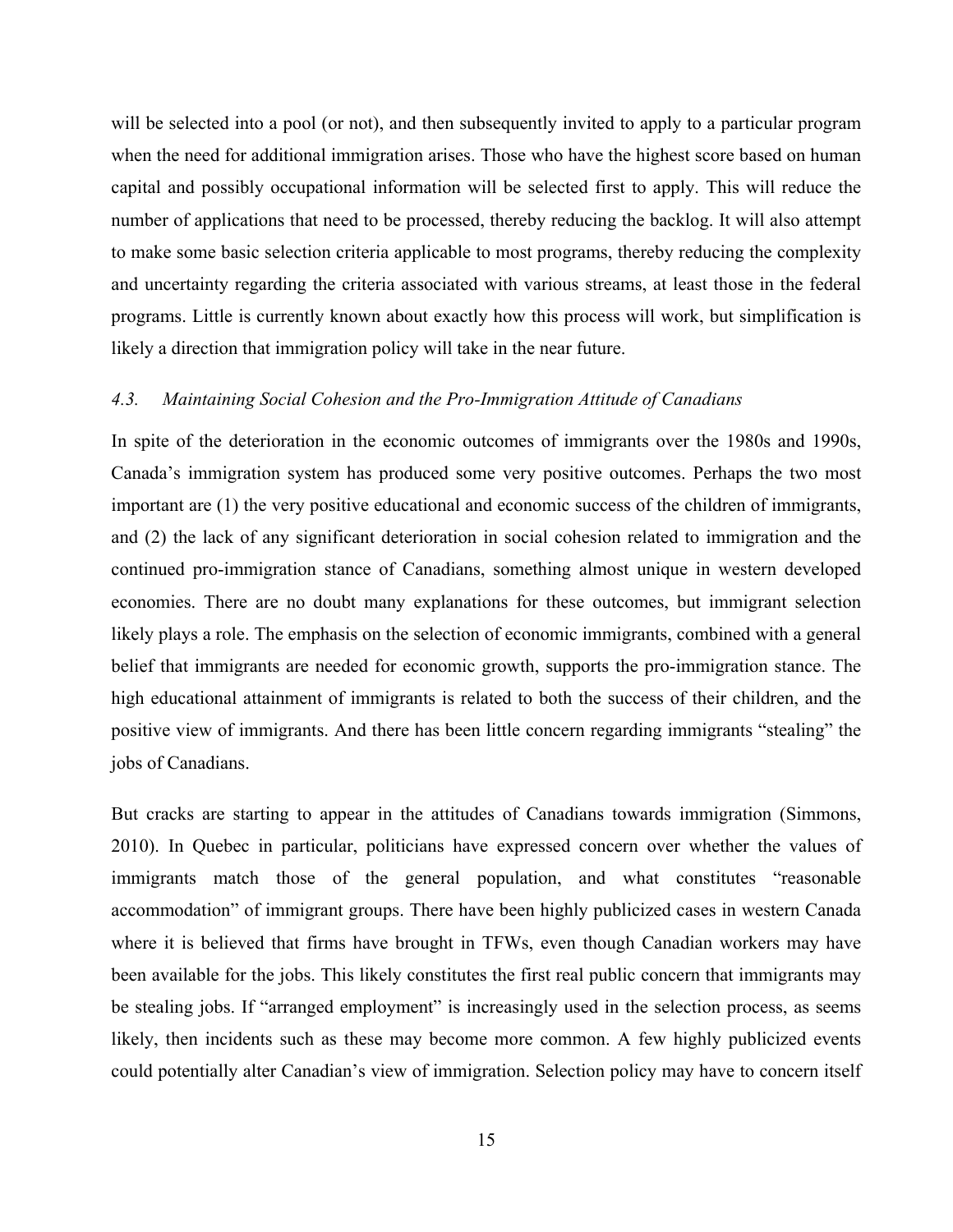with maintaining the very positive longer-term immigrant outcomes and the pro-immigration view of Canadians, goals that were not an explicit part of selection in earlier periods.

#### **5. Conclusion**

There are three major drivers of recent Canadian policy concerns surrounding economic immigration. The first relates to the possibility of a looming general labour shortage associated with the aging of the population, increased retirement levels and rising replacement demand. Whether such a shortage will materialize is difficult to say. Second is the desire of many Canadian provinces to receive a larger share of immigration in the belief that it will help alleviate "current" skill shortages and promote population and extensive economic growth. The third driver is the need to improve the economic outcomes of immigrants in the face of deterioration over the past three decades. This paradoxical result - poor labour market outcomes for many immigrants while simultaneously there are calls for immigration to meet "shortage" situations - has resulted in an impetus to change immigration policy and practice so as to improve outcomes. The immigration system has undergone considerable change in Canada over the past decade in response to these labour- market-based issues. They include a larger role for the provinces in the selection and integration of immigrants, increased use of the TFW program, increased selection of students completing their education in Canada, changes to the points system in the FSW program, and the development of a new FST program. These changes have increased the role of employers and educational institutions in immigrant selection, and reduced the emphasis placed on the federal points system.

In order to respond to either short run or longer run labour market demands, a country must have a means of managing immigrant flows to achieve such goals. Until recently Canada has relied on a large "economic" class of immigrants, and the points system associated with that class. More recently Canada's system is relying somewhat more on employer-based selection (i.e. pre-arranged jobs) and input from sub-national jurisdictions in the selection of "economic" immigrants. In general, the larger the immigrant flows in a country, the greater the need for a mechanism that will facilitate management.

Numerous questions remain regarding the effectiveness of immigration to achieve short and long goals and the scope for future research in the assessment of these policy changes is substantial. Early assessments of the PN and CEC programs in particular are cautiously optimistic regarding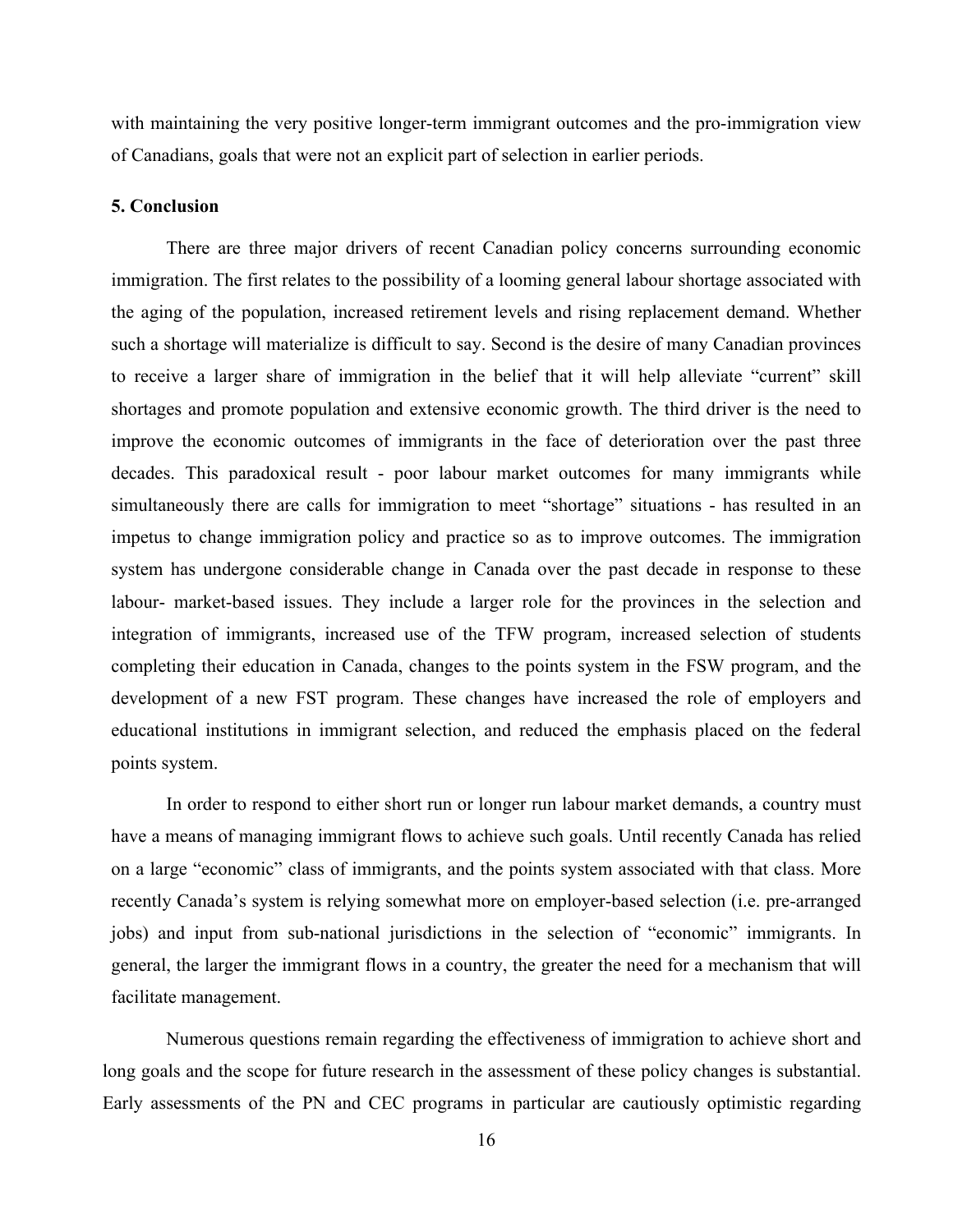short-term economic outcomes. The jury is still out, however, on the longer-term consequences of these initiatives. Moreover, the use of the TFW program has increased dramatically over the last few years. Despite the relatively optimistic (but very limited) evidence regarding high skilled TFWs, little is known about the low skilled immigrants entering under this program. Research on the overall impact of the TFW program on the Canadian labour market and economy is needed. Finally, the new policy directions will increase labour market information requirements if the selection systems are to function effectively.

The rebalancing of shorter and longer run goals demands a continued focus on program evaluation. Immigrants enter Canada for the long run, even if they are selected to achieve short-run labour market goals. Hence, it is important not to limit program evaluations to the assessment of short-run outcomes of the kind that have been possible to date. A continuation of evidence-based policy development requires a long-term program of evaluation.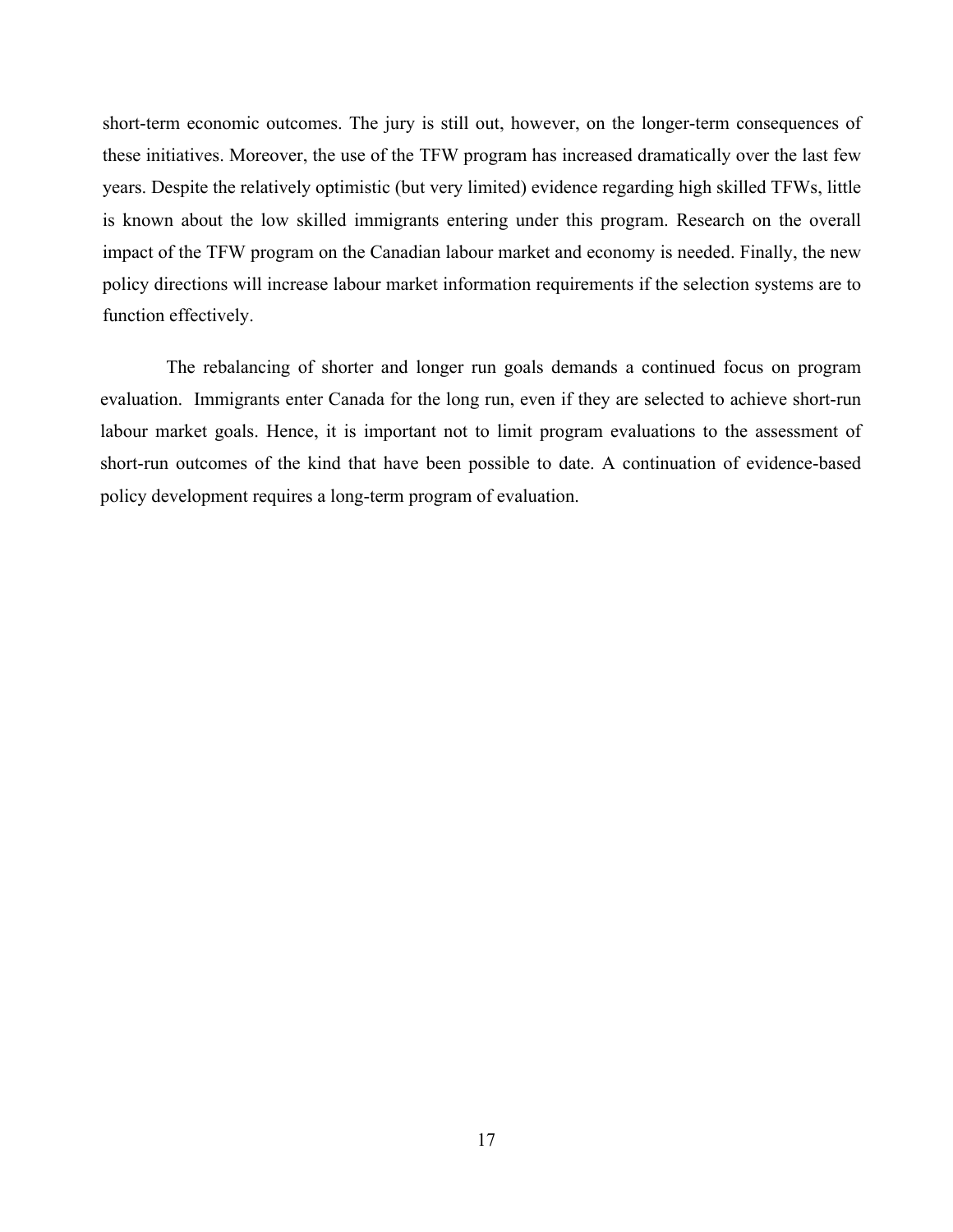#### **References:**

Alberta Employment and Immigration (2010). *Alberta's Occupational Demand and Supply Outlook, 2011-2021*.

Alboim, Naomi and Karen Cohl (2012). "Shaping the Future: Canada's Rapidly Changing Immigration Policies." Toronto: Maytree Foundation, available at www.maytree.com/policy.

Aydemir, Adburrahman and Mikal Skuterud (2005). "Explaining the Deteriorating Entry Earnings of Canada's Immigrant Cohorts: 1966-2000." *Canadian Journal of Economics* 38:2, 641-671.

Beach, Charles, Alan G. Green and **C**hristopher Worswick (2008). "Impacts of the Point System and Immigration Policy Levers on Skill Characteristics of Canadian Immigrants" *Research in Labor Economics*, vol. 27, pp. 349-401. Amsterdam: Elsevier JAI Press.

Beach, Charles, Alan G. Green and Christopher Worswick (2011). *Toward Improving Canada's Skilled Immigration Policy: An Evaluation Approach.* Toronto: C.D. Howe Institute.

Beaujot, Rod (2003) "Projecting the future of Canada's population: assumptions, implications, and policy" *Canadian Studies in Population* vol.30(1), pp:1-28.

Begin, Karine, Chantal Goyette and W. Craig Riddell (2010). "Revising Canada's Immigrant Selection System: An Assessment of Recent Changes" Background paper prepared for Citizenship and Immigration Canada.

Bonikoska, Anneta, David. A. Green and W. Craig Riddell (2008). "Literacy and the Labour Market: Cognitive Skills and Immigrant Earnings". Statistics Canada Catalogue number 89-552-M No. 020. http://www.statcan.gc.ca/pub/89-552-m/89-552-m2008020-eng.pdf.

Canadian Occupational Projection System, various issues

Citizenship and Immigration Canada (2011). *An Evaluation of the Provincial Nominee Program*. Ottawa: CIC.

Conference Board of Canada, 2006, "Alberta's Labour Shortages, Just the Tip of the Iceberg". June

Conference Board of Canada, 2007, "Ontario's Looming Labour Shortages", September

Dungan, Peter., Tony Fang and Morley Gunderson, 2012, "Macro-economic Impacts of Canadian Immigration: Results from a Macro-Model", *Canadian Labour Market and Skills Research Network working paper* #106.

Ferrer, Ana, David A. Green and W. Craig Riddell (2006) "The Effect of Literacy on Immigrant Earnings." *Journal of Human Resources* 41(2): 380–410.

Ferrer, Ana and W. Craig Riddell (2008). "Education, Credentials and Immigrant Earnings", *Canadian Journal of Economics*, vol. 41(1), pages 186-216.

Freeman Richard (2006) "Is a Great Labor Market Shortage Coming? Replacement Demand in A Global Economy" *Journal of Human Resoures*.

Green, Alan and David Green (1999) "The Economic Goals of Canada's Immigration Policy: Past and Present" *Canadian Public Policy* 25 (December) 425-51.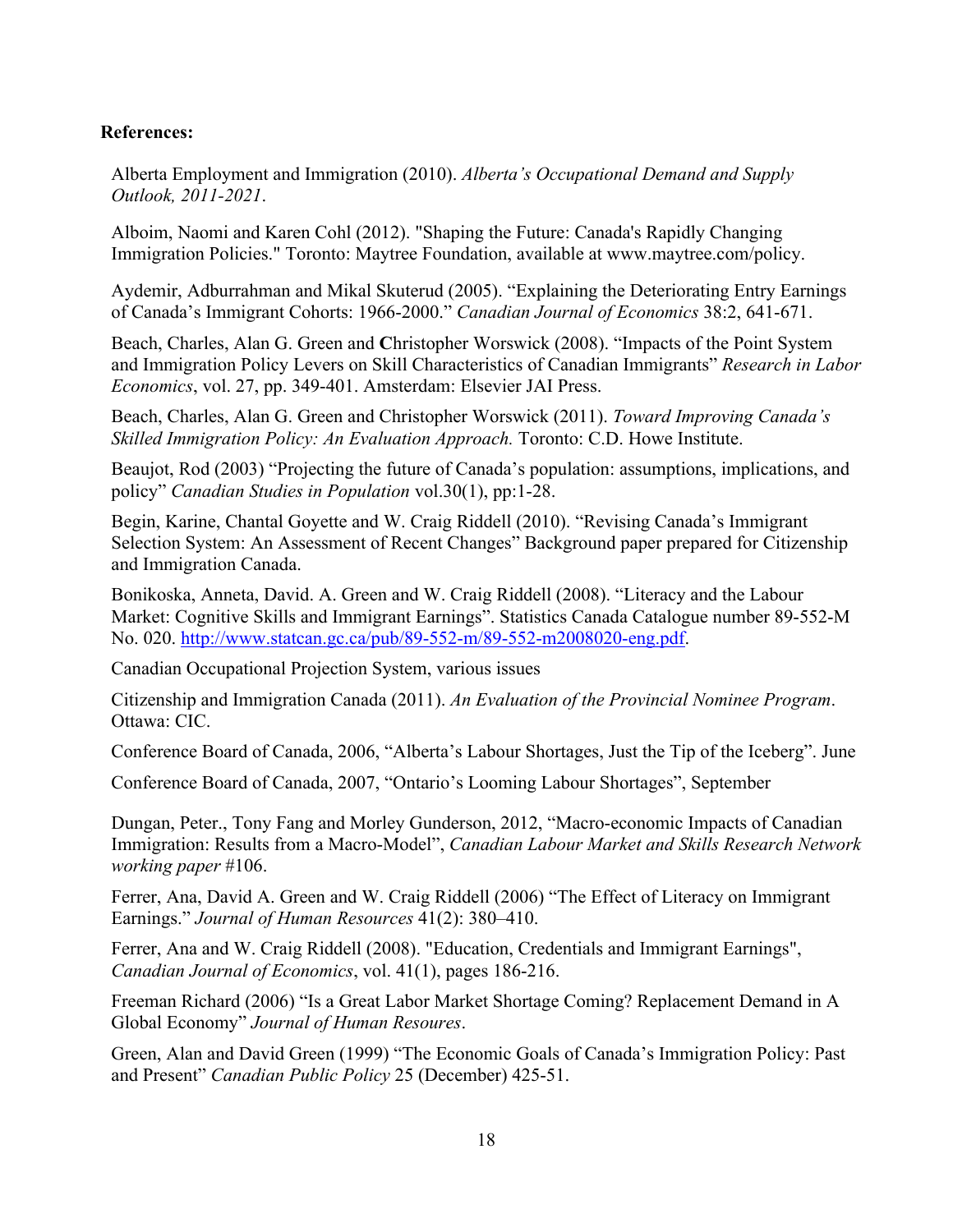Green, David and Christopher Worswick (2010). "The Role of Labour Market Entry Effects and Returns to Foreign Experience" in *Canadian Immigration: Economic Evidence for a Dynamic Policy Environment*, edited by Ted McDonald, Elizabeth Ruddick, Arthur Sweetman, and Christopher Worswick. Montreal and Kingston: McGill Queen's University Press

Green, David A., and ChristopherWorswick (2012) "Immigrant Earnings Profiles in the Presence of Human Capital Investment: Measuring Cohort and Macro Effects" *Labour Economics* 19 (2) April: 241-259.

Hou, Feng, and Garnett Picot (2014) "Immigration, Poverty and Inequality: What is New in the 2000s? " Montreal: Institute for Research in Public Policy, forthcoming.

Kerr, Sari P. and William R Kerr (2011). "The Economic Impacts of Immigration: A Survey"*National Bureau of Economic Research (NBER),* working paper #16736

Lee, Ronald and Timothy Miller (2000). "Immigration, Social Security and Broader Fiscal Impacts," *American Economic Review,* May

Oreopoulos, Phillip (2011) "Why Do Skilled Immigrants Struggle in the Labor Market? A Field Experiment with Thirteen Thousand Resumes", *American Economic Journal: Economic Policy*, vol.3(4), pp.148-171

Pandey, Manish and James Townsend (2011). "Quantifying the effects of the provincial nominee programs" *Canadian Public Policy* 37 (December) 495-512.

Pandey, Manish and James Townsend (2012). "Provincial Nominee Programs: An Evaluation of the Earnings and Retention Rates of Nominees" *Working Paper, University of Winnipeg*, April 2012.

Picot, Garnett and Feng Hou (2009) "The Effect of Immigrant Selection and the IT Bust on the Entry Earnings of Immigrants" CLSRN WP #29, available at: http://www.clsrn.econ.ubc.ca/workingpapers.php.

Picot, Garnett and Arthur Sweetman (2005) "The Deteriorating Economic Welfare of Immigrants and Possible Causes." Statistics Canada, *Analytical Studies Research Paper* No 262.

Picot, Garnett. and Arthur Sweetman (2011), " Immigration Policy and Immigrant Economic Outcomes: Why the Differences Between Sweden and Canada", *IZA Policy Paper No. 25*.

Reitz, Jeffrey 2003, Educational Expansion and the Employment Success of Immigrants in Canada and the United States, 1970 to 1990, in Reitz (ed) *Host Societies and the Reception of Immigrants,*  Centre for Comparative Studies, U. of California.

Reitz, Jeffrey 2007, Immigration Employment Success in Canada, Part II: Understanding the Decline, *Int. Migration and Immigration,* November

Simmons, Alan B. (2010) Immigration in Canada: Global and Transnational Perspectives, Toronto: Canadian Scholars' Press 2010

Sweetman, Arthur (2003) "Immigrant Source Country Educational Quality and Canadian Labour Market Outcomes." Statistics Canada, *Analytical Studies Research Paper Series*, no 234. Statistics Canada, Ottawa.

Sweetman, Arthur and Casey Warman (2009) "Temporary Foreign Workers and Former International Students as a Source of Permanent Immigration," *CLSRN Working Paper* 34, available at http://www.clsrn.econ.ubc.ca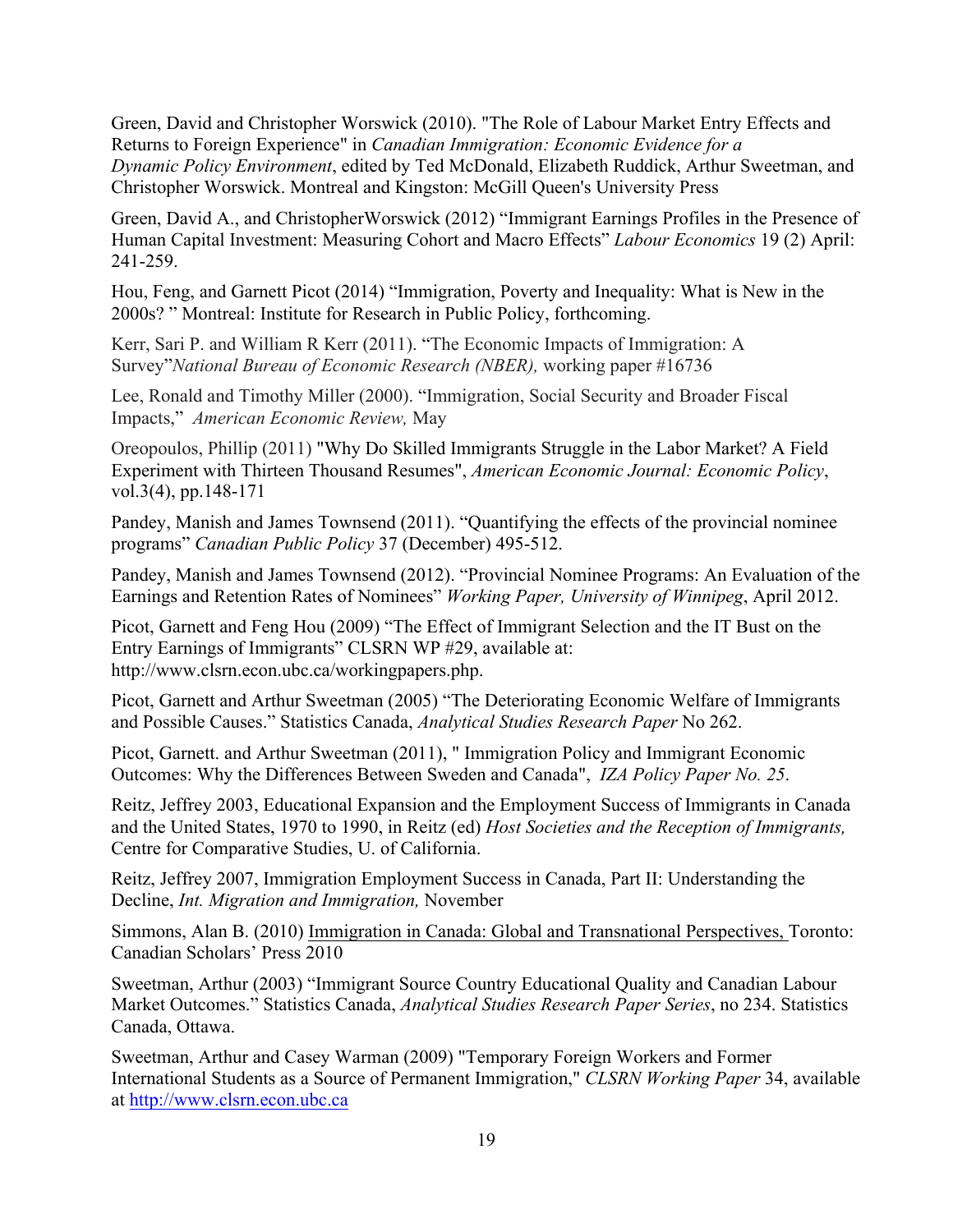Warman, Casey (2006) "Labour market performance of foreign-born workers in Canada, evidence for landed immigrants and temporary foreign workers." Ph.D. Thesis. Carleton University: Canada

Warman, Casey (2010) "The Returns to Foreign Credentials of Temporary Foreign Workers and Recently Landed Immigrants in Canada." in *Canadian Immigration: Economic Evidence for a Dynamic Policy Environment*, edited by Ted McDonald, Elizabeth Ruddick, Arthur Sweetman, and Christopher Worswick. Montreal and Kingston: McGill Queen's University Press, pp 209-233.

Zhang, Haimin (2012). "Centralized vs Decentralized Immigrant Selection: An Assessment of the BC Experience" *Metropolis British Columbia, Working Paper* No. 12-04, April 2012.